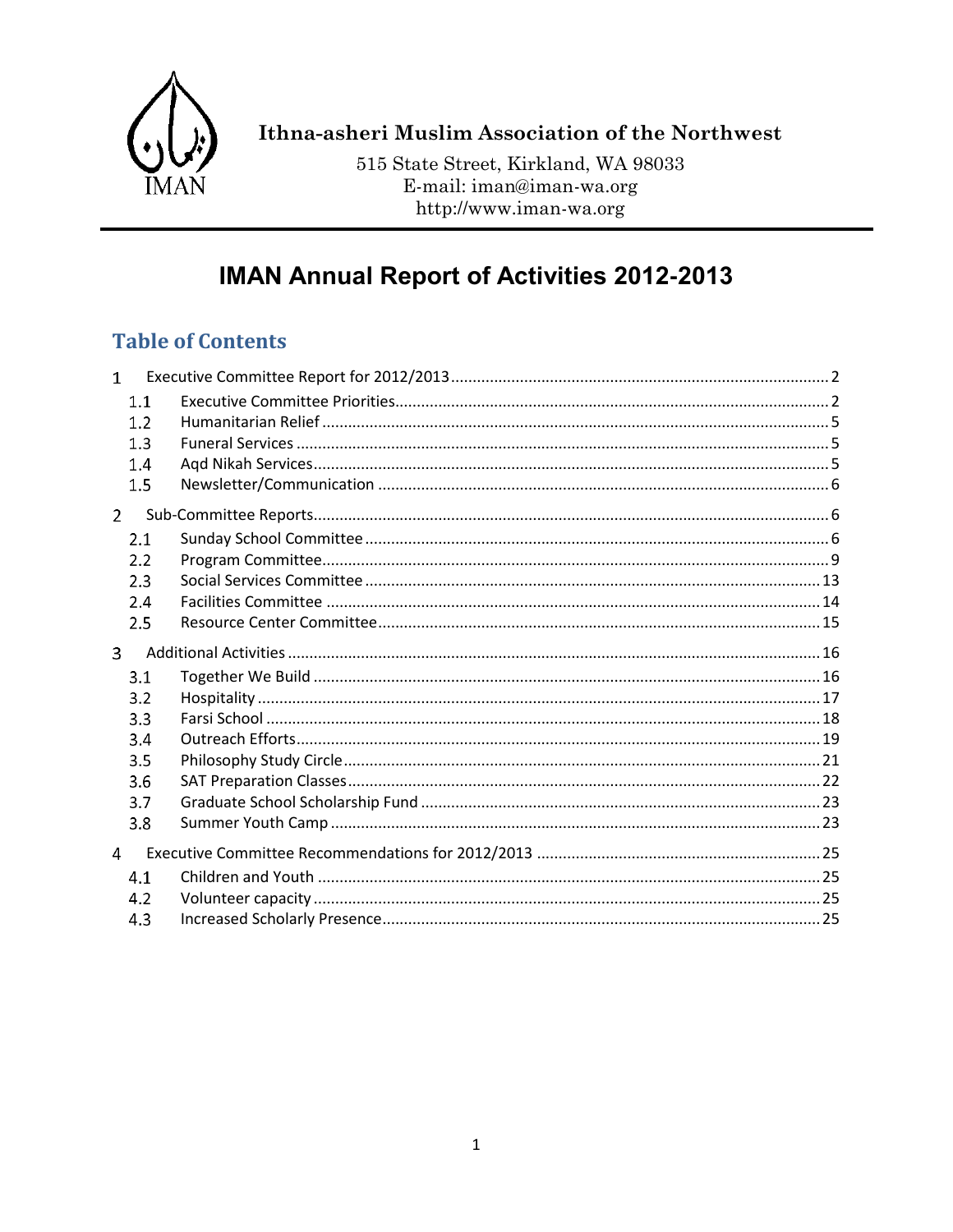# **Executive Committee Report for 2012/2013**

IMAN Executive Committee (EC) expresses gratitude to its membership for the opportunity given to it to serve the term ending September 30th, 2013. This report outlines our progress and activities since October 1<sup>st</sup>, 2012. This would not have been possible without the continued sincere dedication, support and participation of the community at large. The Executive Committee is honored to have had this opportunity to serve.

Alhamdulillah, there were many activities offered and pursued by the IMAN community. The following observations augment what is covered in sub-committee reports.

The following were the IMAN Executive Committee members for 2012/2013:

| Hamed Esfahani        | President      |
|-----------------------|----------------|
| Sameer Tejani         | Vice President |
| Meisam Seyed Aliroteh | Secretary      |
| Mohammad Nikjoo       | Treasurer      |

### <span id="page-1-0"></span>**Executive Committee Priorities**

From the recommendations of last year, the three areas discussed below had a priority focus from the Executive Committee.

### **Children and Youth**

As a community we need to make the children and youth a priority. Building on last year's momentum on this front, this year we have been able to have some more youth-oriented activities throughout the year.

Many of these activities depend on having adequate volunteers to lead and organize such programs.

IMAN subcommittees need to figure out a way to engage the youth in various activities and encourage them to participate. In addition we request all parents to offer ideas, act as mentors, and volunteer to lead, coordinate, and participate in these various activities. Below is a summary of the key youth oriented programs we have had throughout the year.

### **Milad-un-Nabi Program**

The Milad-un-Nabi program at IMAN was driven by the school and it was encouraging to see a good attendance across the spectrum. More can be done here to combine IMAN programs with school activities.

### **Ramadhan & Muharram Programs**

This year Sr. Zina Alnoor stepped up to organize youth and children's programs during Muharram and Ramadhan. During Muharram we had evening programs specifically for the youth and children, running alongside or combined with the adults program. During Ramadhan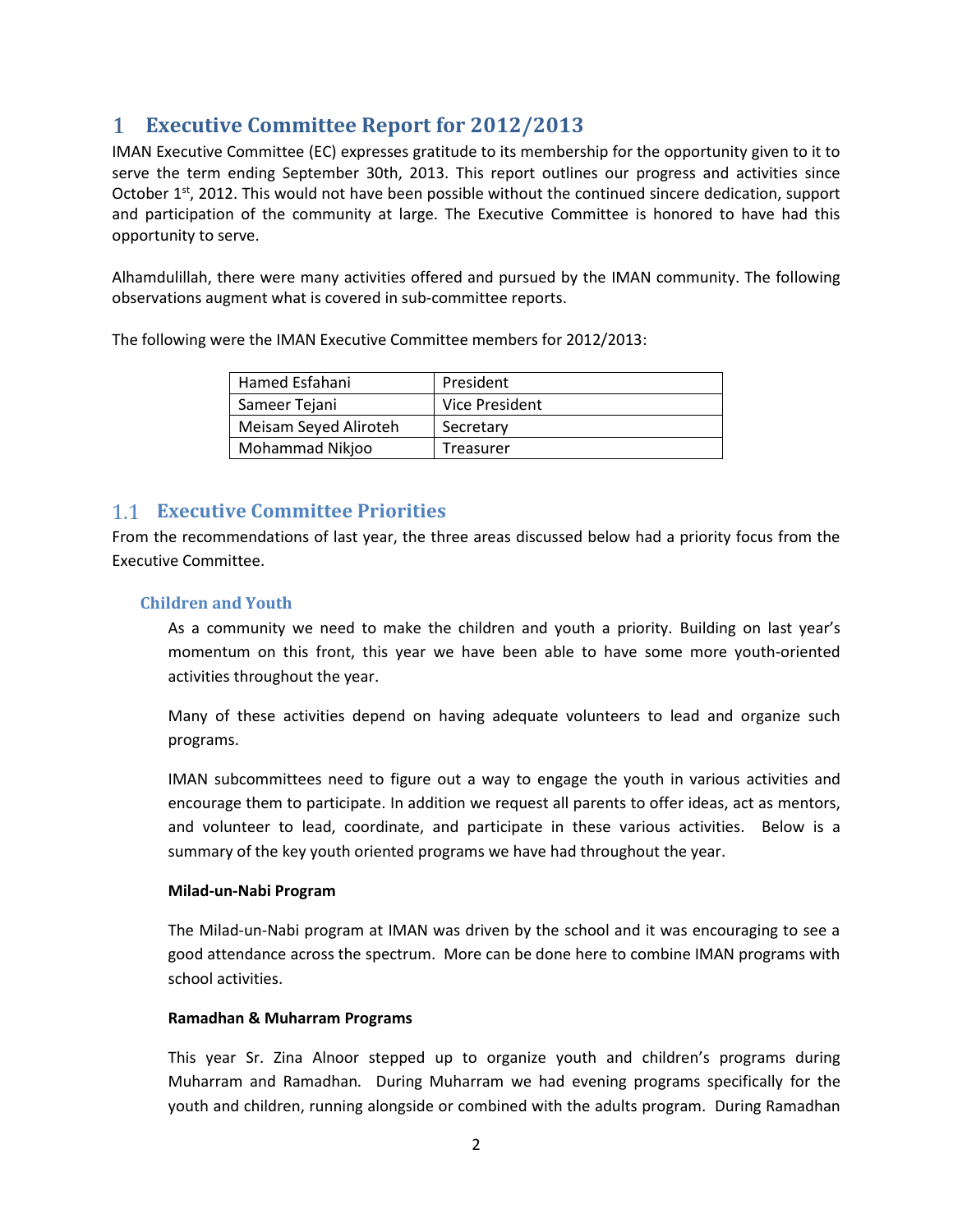the children were encouraged to learn and memorize short Surah's from the Holy Qur'an and they were invited to come on the stage during the final nights of the month to recite in front of the attendees. The children were quite enthusiastic throughout the month of Ramadhan to participate in this program. All participants were recognized and received prizes on Eid-ul-Fitr. This was made possible with the help of several volunteers who were willing to dedicate their time to running these programs and forgo their own participation in the adult programs and lectures.

#### Ramadhan Girls' Youth Group

This year Sr. Asma Noray proposed to start a Ramadhan youth group for girls in the teenager age group. IMAN EC is thankful to Sr. Asma for taking initiative to present the proposal to EC and Program Committee and committing to implementing it. Below is the report from Sr. Asma:

The 2013 IMAN girl's youth group was created as an effort to provide a comfortable, open, and productive space during Ramadhan for girls in the IMAN community to discuss issues related to being a Muslim youth in America. Our meetings took place every Friday, Saturday, and Sunday for an hour before the main daily lecture, and covered several topics that participants suggested as ideas towards the beginning of the month. In this way, we were able to discuss issues that we found were most relevant to our lives. Some of these topics included Hijab, a woman's role in Islam, Wilayat in the absence of Imam Mehdi, Islam on LGBT issues, college and career choices, and peer pressure in high school. Another beneficial part of this youth group was the opportunity we received to have open ended discussions with the Ramadhan speaker. An essential part of making these sessions productive and worthwhile for both the speaker and the group was planning a list of questions or general themes ahead of time. Having access to a scholar also solved the major challenge of dealing with questions that could not be answered by our own limited knowledge.

In the future, our vision for this program is to expand it to include community outreach opportunities and events that the youth can also participate in throughout the year. For example, feed the homeless events, or tutoring services for underserved neighborhoods. Ideally, these events would run once a month, but a starting point would be to test them during the summer months. Also, if interest is shown, the IMAN youth could also reach out to other Muslim youth groups in the area in order to build connections with different Muslim communities and gain exposure to a wider diversity of ideas. If this is successful, interfaith dialogues could also be arranged with youth groups of other faiths in the area.

Overall, this Ramadhan girls youth group was successful in its original goal of creating a space to discuss day to day issues involving Muslim youth, but also in creating a foundation for continuing such programs in IMAN in the future.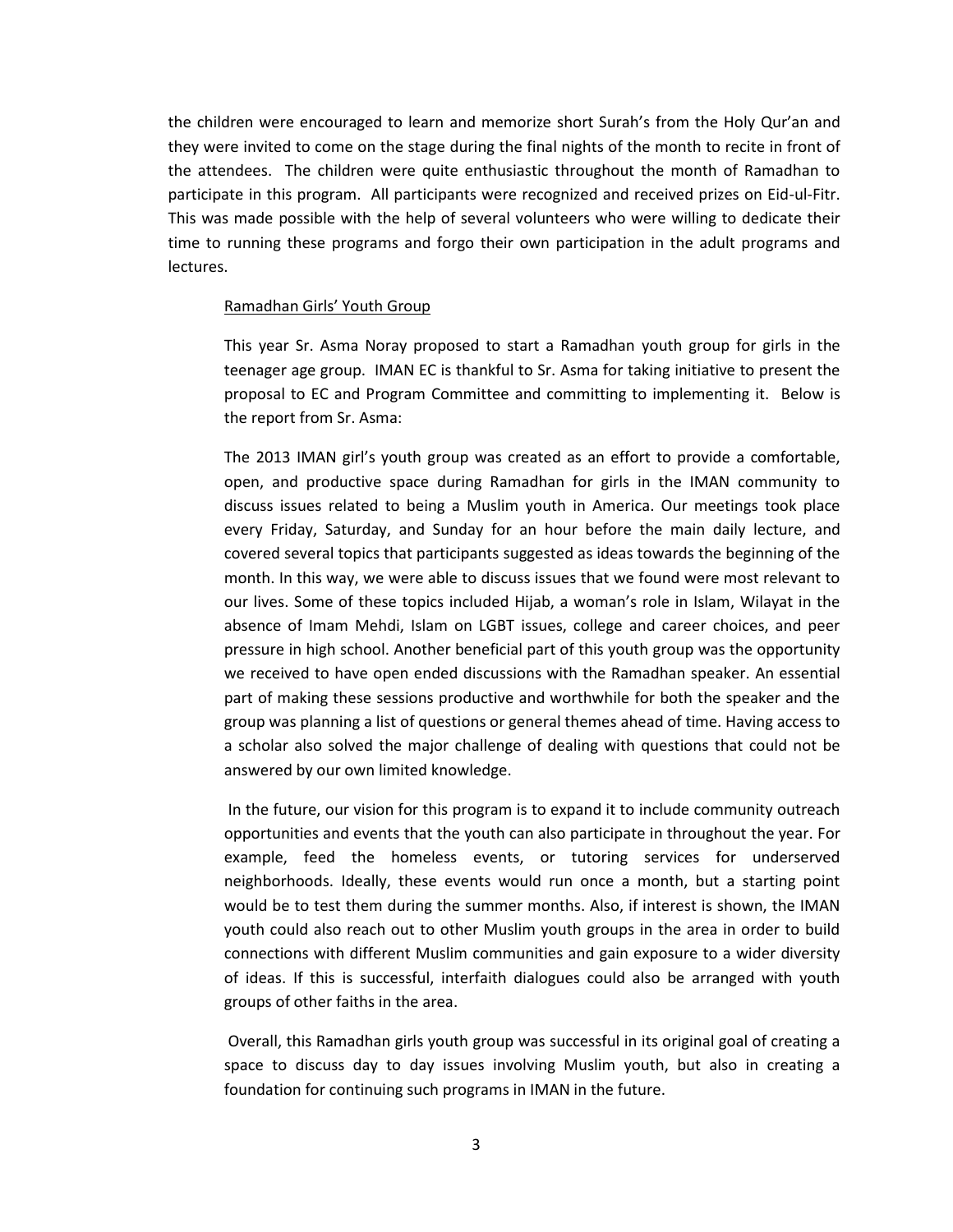#### **Weekly Children Programs**

Last year we started a step towards having enriching programs for children on regular basis throughout the year; not just limited to the major occasions. This year we had programs specifically tailored for children and youth nearly every Friday evening, with very few exceptions. IMAN EC has welcomed and supported this proposal and recommends building on it in the coming years. We have received positive feedback from a few parents, saying that their children are excited to come to IMAN on Friday evenings.

#### **Volunteer capacity**

In order to be able to run all our activities and programs successfully, we need a large pool of volunteers. Currently, a small group of volunteers are doing a lot of work in the day to day running and maintenance of IMAN. This limits the amount of activities we can take on in a particular year and also risks burn out of those overworked small group of volunteers.

We have good participation from the community for the everyday tasks like setup and cleaning during major events like Ramadhan and Muharram. We need to tap into this energy for the rest of the year when we need help in activities like cleaning the center, Together We Build, small maintenance tasks, etc.

An important need is to have people step up and take the lead in planning and organizing events, especially the ones involving our children and youth. It was particularly challenging to organize the children's Ramadhan program this year as there were not enough people available to plan and organize the program for each of the age groups.

#### **Increased Scholarly Presence**

Securing the services of a resident scholar for IMAN is a topic that has been under the consideration of IMAN EC and Board for several years. We decided last year to dedicate one of our three main priorities to increasing scholarly presence at IMAN. The programming budget was increased this year for this purpose. The Program Committee was able to increase scholarly presence at IMAN via live or recorded lectures by various scholars throughout the year. The video lectures have been well received by the community. Also this year we had a visiting scholar from Qum seminary, Dr. Farrokh Sekaleshfar, for the entire month of Ramadhan. More can be done on this priority in terms having visiting scholars throughout the year, not only on major occasions such as Ramadhan and Muharram.

In addition, we thank the community members for contributions to the operational expenses at IMAN. As has been noted in past years, we need to create sufficient reserves for maintenance and renovations that will be necessary in the times ahead. For example, we do not have sufficient reserves funds to repave the driveway which is showing signs of wear. Thanks to the available reserve funds, we were able to complete some of the much needed repair work, such as re-sloping the landscaping to divert water from the building (source of the moisture problems we had at the lower level in previous years) and interior paint and wall repairs.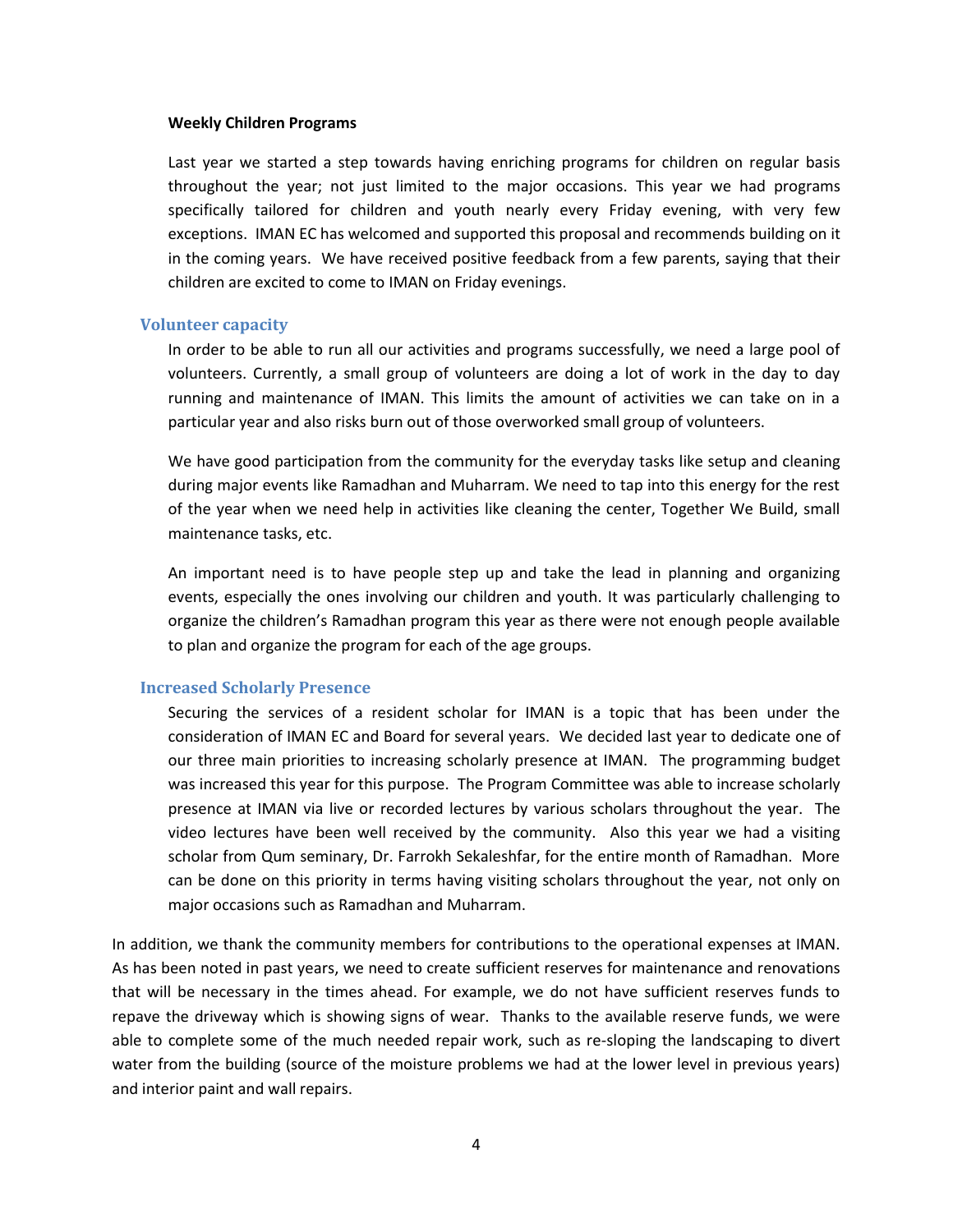This was the second year where we had a formal fundraising effort after Eid-ul-Fitr and we received pledges for about \$46,000, \$31,000 of which has been collected as of the end of this fiscal year. Alhamdulillah, with the help of many dedicated community members, the fundraising event was a success. This was the second year where we invited a guest speaker/presenter specifically for the day of the fundraising event. Having the speaker has shown to be effective. The Executive Committee recommends that we continue to explore this option for future fundraising events.

IMAN community has reached out and responded to various invitations to promote interfaith understanding and dialogue. We thank Br. Jawad Khaki for leading and representing IMAN for most of these efforts.

IMAN community continues to weather the effects of a bad economy. Rising social services disbursements are a significant portion of the IMAN expenditure. The Executive Committee appreciates the generosity of all donors in these tough economic times.

### <span id="page-4-0"></span>**Humanitarian Relief**

In addition to the efforts lead by the IMAN Social Services Committee covered elsewhere in this report, as a community we have responded to financial appeals from various appeals around the world including economic hardship locally. This includes our responses to African Relief and Afghan Relief efforts, details of which can be found in the financial report.

### <span id="page-4-1"></span>**Funeral Services**

Members of IMAN have continued to provide funeral services when contacted. IMAN recommends the services of the House of Mercy in Kent. Because we see continued cases where bereaved families insist on burying at cemeteries in Bellevue, Issaquah and Lynnwood, there is a need to make arrangements with local cemeteries for a Muslim section. This is an opportunity to cooperate with other regional Islamic organizations.

We also would like to encourage more people to sign up and help out with funeral services.

### <span id="page-4-2"></span>**Aqd Nikah Services**

As a sign of a growing community servicing increasing needs, IMAN conducted several Aqd Nikah ceremonies during the past year as a service to Muslims in the area. We have an established process in place that streamlines the Aqd using a draft marriage contract that was designed by the World Federation. The services provided include issuance of a Certificate for Islamic Nikah as well as the official Certificate of Marriage for the State of WA.

IMAN is also approached occasionally to witness and document the pronouncement of Islamic Talaq (Divorce). One area of expansion to be considered is Islamic matrimonial services to facilitate match making and marriage counseling.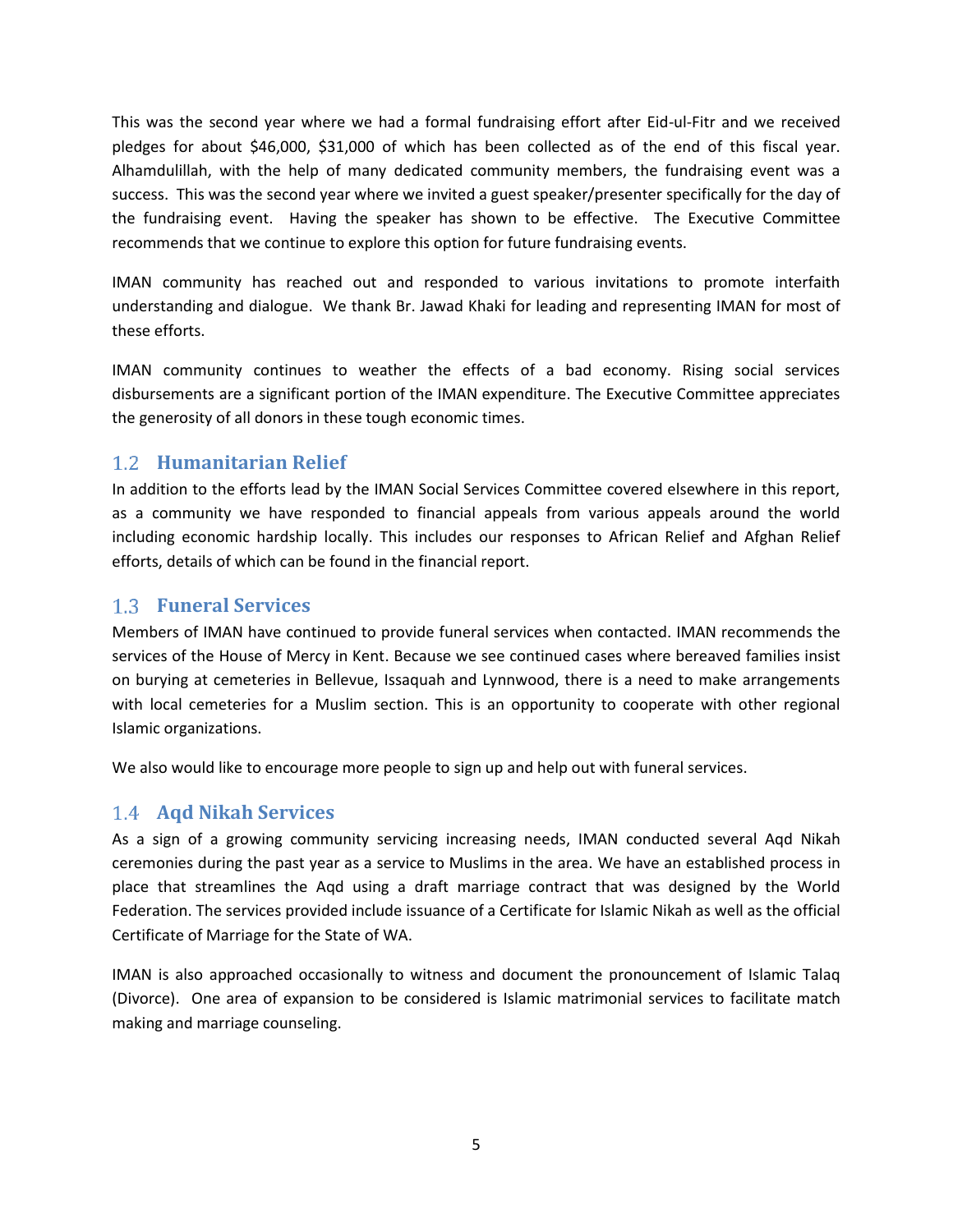### <span id="page-5-0"></span>**Newsletter/Communication**

Communication with IMAN community has been through announcements made at the IMAN Center, our web site and through email lists. The IMAN website continues with incremental improvements by adding relevant information on Islam. This is still a work in progress. This is an area with huge potential to impact the broader Seattle community's understanding of Islam and Muslims.

### <span id="page-5-1"></span>**Sub-Committee Reports**

Over the past year we have focused on the sub-committees described below. In order to expand our range of activities, we have also begun several additional projects which are described in Section 3. Below is a brief report on sub-committee activity.

### <span id="page-5-2"></span>**Sunday School Committee**

### **Members**

The school year for 2012-2013 began in the middle of September with the following individuals serving in the sub-committee:

- **•** Sameer Tejani (Principal)
- **Ameen Eetemadi (Vice Principal)**
- **Zina Alnoor** (Co-Administrator)
- **Farhan Ali** (Co-Administrator)
- **Farzana Noray** (Treasurer)
- **Ali Mansoor Naqvi (Secretary)**

- **Classes:** The primary goal of the school is to conduct regular Islamic classes for students. We had over 80 students enrolled this past year, and established seven classes for each age group in Quran Reading, Prayer, Akhlaq, Fiqh, Quranic Studies, and Islamic History. Some classes were at capacity.
- **Pre-K classes:** We had a successful pilot Pre-K class this year. This will be permanently established in the next school year.
- **Curriculum:** We continued using the curriculum books that were established from last year with some being edited based on feedback from the first year in use. The curriculum has made it easier for teachers to use prepared material and for students to catch up in case they missed a class. At the same time, researched other curriculums to improve on the current set.
- **Salaat:** The salaat class was divided into two classes based on ability. This allowed each class to concentrate on specific skills and students took the opportunity to learn and move to the next level.
- **Finances and Tuition:** All parents paid their tuition this year. 10% of the families were on scholarship. As agreed with the EC, half of the revenues from tuition were contributed towards IMAN Center expenses.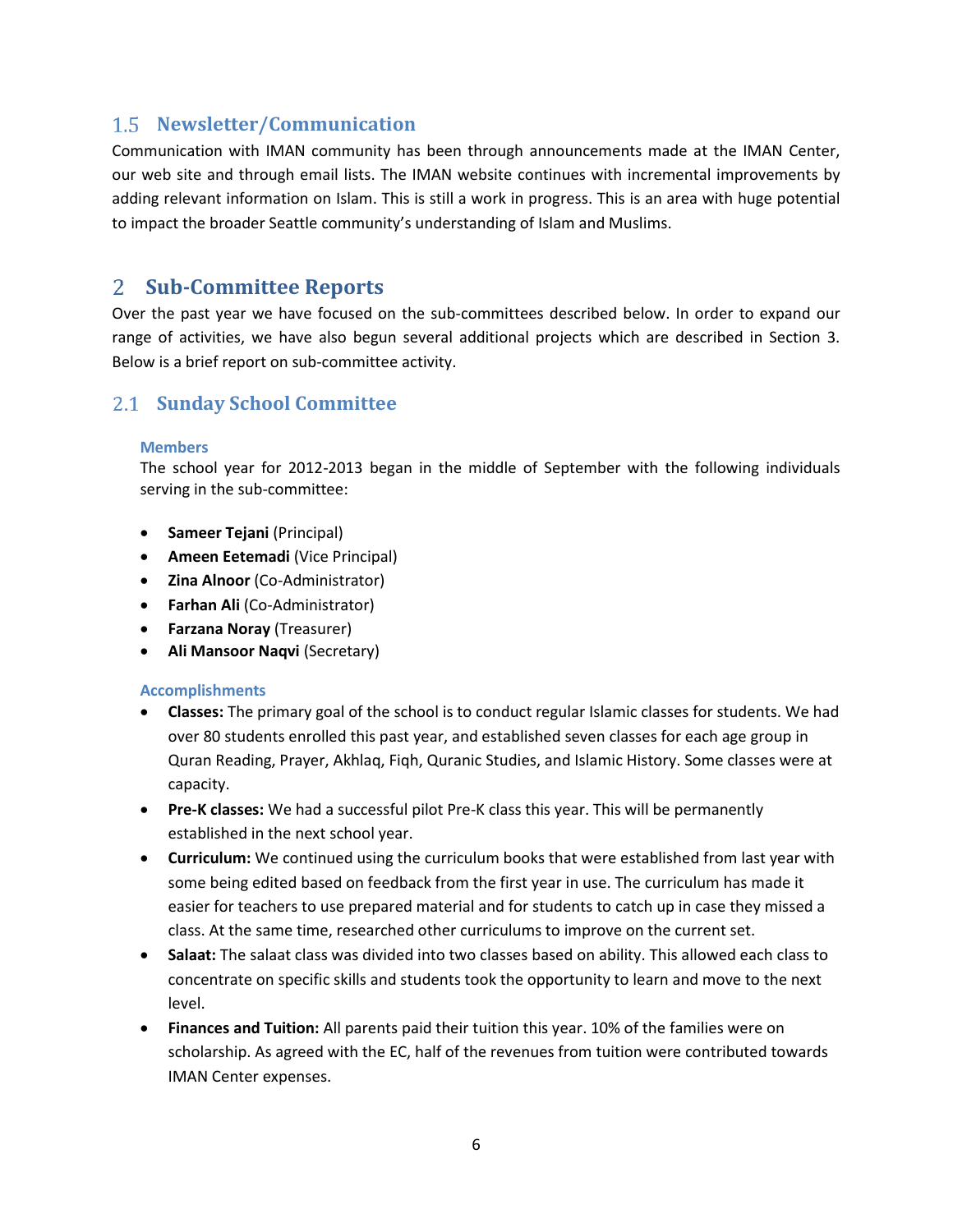- **Milad-un-Nabi:** The school along with the programs committee used the Friday evening program to have a Milad-un-Nabi program exclusively run by the students. There were multiple presentations and songs performed by the students. There was also very good attendance across the whole community.
- **Recognitions:** The school conducted an end of the year awards ceremony for its students.
- **Parent Volunteers:** Parent volunteer signup was much better this year than years past. We had 91% of parents completing at least 20 hours of parent service tasks and at least one family opting to pay \$200 as they were not able to make the committed hours.
- **Snack Time:** All students were provided a small snack every week. This helped keep students energized to complete the day. We also had monthly pizza lunches – something that students looked forward to.
- **School-wide testing:** There were two testing periods during the school year where students are evaluated on what they have learned. This has helped with aligning the whole school with exam weeks.
- **Safety:** We had a successful fire drill with the school evacuated under 3 minutes. In addition, we implemented a new security plan that ensures that parents and students can enter the building from the entrance downstairs.
- **Social events:** We had a successful mid-year social event at Farrel-McWhirter Park. In addition we had our annual camp at Sound View camp in Longview with about 50 people attending.
- **Parenting class:** We had a well-attended parenting class led by two professionals.
- **Committee:** Having a full committee with two administrators really helped ensure the load was covered by all. Going forward, we will have two administrators, one for student registration logistics and one for parent volunteer logistics.
- **Updated Governance Model:** Following the parents meeting in April 2012 it was agreed that the positions of Principal, Vice Principal, Administrators, Treasurer, and Secretary will be appointed the EC. There would be 2-3 parent liaisons nominated by the parents' body to represent the parents on the school committee.

- **Parents committee:** We need to figure out how to better engage with the parents through the parent liaisons.
- **Lack of teachers:** We had more teachers this year, though some of them had to take on multiple classes. We need to reach out to parents to volunteer as teaching assistants as well as recruit previous students to come back and teach.
- **Hijab:** All students and parents are required to observe hijab when attending Sunday School. There have been cases where students are not observing (e.g. boys dressed in shorts, girls forgetting their scarves) and we need to raise awareness with the parents. An idea proposed for the girls is to hold a hijab wearing session where they can learn different ways in wearing their hijab. In addition, we can do a better job of recognizing and encouraging those students who are always observing hijab.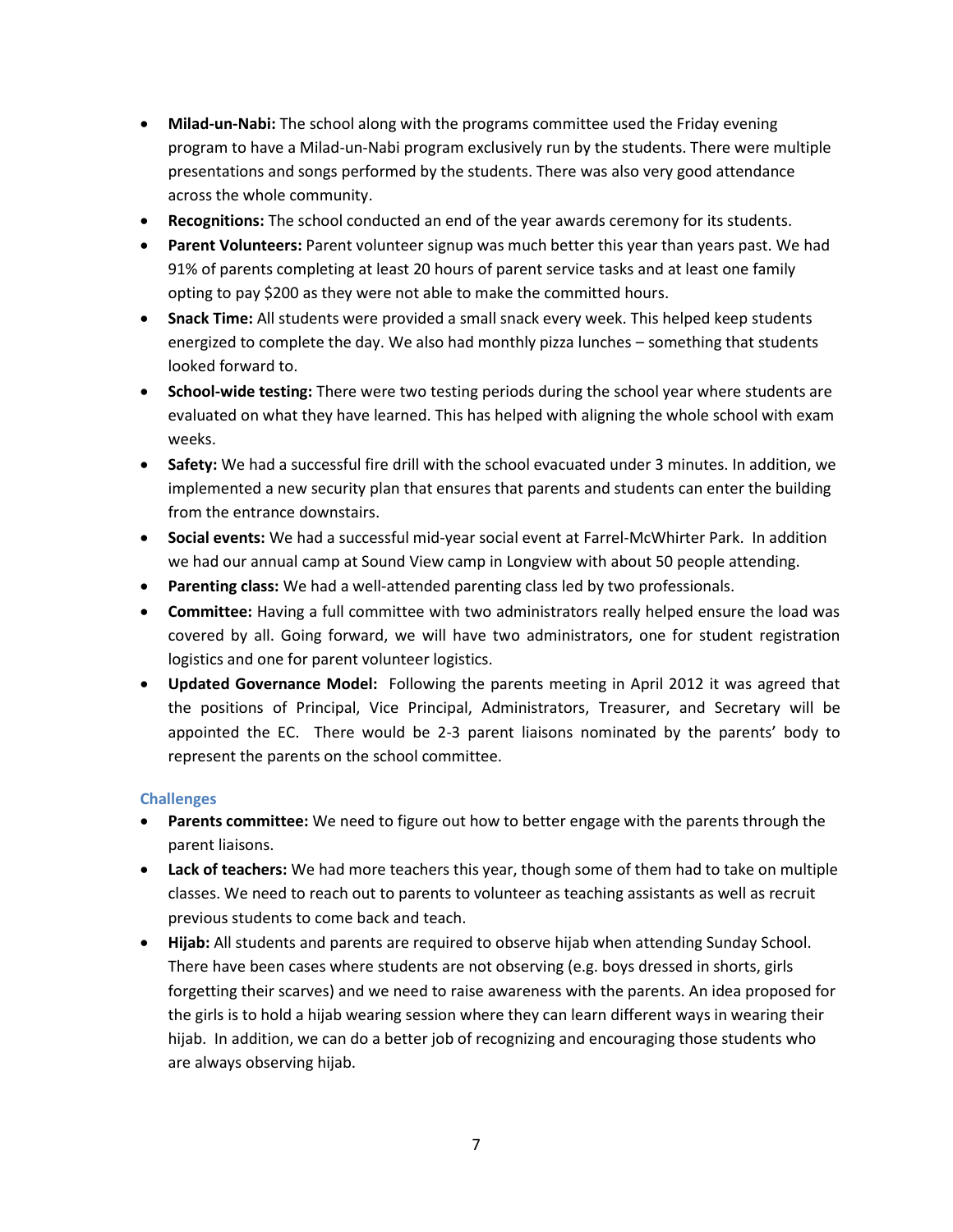**Integration into the IMAN Community:** The parents and students need to be more integrated into the IMAN community. This includes participation in the Friday programs and establishing other programs as well (similar to the Milad-un-Nabi program).

### **Opportunities**

- We have students who are at a critical age where greater involvement in the community would fulfill their needs. We need to find ways to encourage them to participate and create opportunities for them to serve the community. These students are also looking for volunteer opportunities to fulfill their volunteer requirements at school
- Many Sunday school children do not participate in other programs at IMAN. We need to find ways to create an environment for children to be able to participate in other IMAN programs so that they get an opportunity to enforce what they learn during the Sunday School (see integration above on some ideas). A good example was the participation we saw from the children reciting Qur'an during the Ramadhan programs.

### **Recommendations**

- Interaction with other IMAN sub-committees to put the focus on children during regular IMAN programs, so that the learning goes beyond the time spent at Sunday School and combines it with other programs at IMAN.
- Parents working together with students during the week to ensure that the education imparted on Sundays is reinforced during the rest of the week.
- Parent support group: create an environment where parents can meet regularly to learn from each other, support each other and the school.

The school would like to thank all the teachers and volunteers who dedicated their time in making 2012-2013 a successful year. The school committee for 2013-2014 appointed by the EC at the end of the school year was as follows:

- Sameer Tejani (Principal)
- Ameen Eetemadi (Interim Vice Principal)
- Farhan Ali (Co-administrator)
- Ali Mansoor Naqvi (Co-administrator)
- Farzana Noray (Treasurer)
- TBD (Secretary)

The parents who were nominated by the parents body to serve as parent liaisons included:

- Natasha Habib
- Syed Ahmed Hasan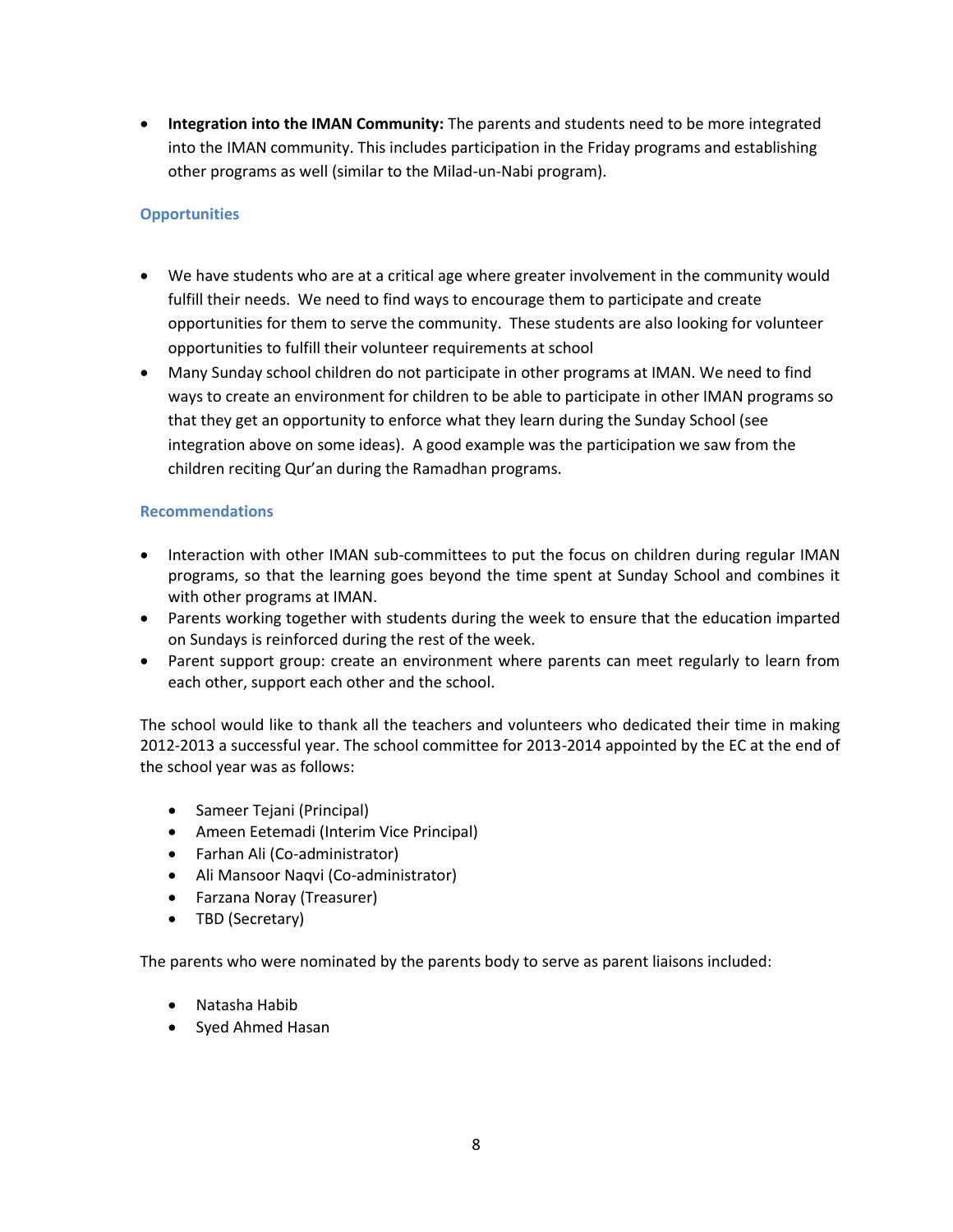The new school year started on September 15th. We have more than 90 students enrolled this year and a good team of teachers and volunteers who ensure the smooth running of the school. We look forward to your commitment to help the school reach greater heights.

### <span id="page-8-0"></span>**Program Committee**

Alhamdulillah this has been another full year of vibrant activity with regards to Programs at IMAN. Program Committee work requires many hours of work from many people that may not be obvious to most. This not only includes PC meeting time, but outside of the meeting work to follow-up on various aspect of programming, not to mention significant speaker time investment.

### **Members**

The following were the IMAN Program Committee members for 2012/2013:

- **Meisam Seyed Aliroteh**, Chair
- **Jawad Khaki**
- **Moustafa Noureddine**
- **Robina Qureshi**

The following are the current IMAN Program Committee members for 2013/2014:

- **Robina Qureshi**, Chair
- **Jawad Khaki**
- **Meisam Seyed Aliroteh**

- 1. The following regular programs were conducted during the last year:
	- a. Maghrib/Isha prayers every night at IMAN.
	- b. Dua Kumail program followed by Reflections from Nahjul Balaghah on Thursday evenings.
	- c. Friday Juma prayer and evening program.
	- d. Fajr prayer on Sunday mornings followed by Dua Sabah and breakfast.
	- e. Wiladah and Shahadah of the Ahlul Bait per WF calendar.
	- f. Themes of the months drew from recent events and occurrences around the world, and featured speakers that are well received by the community.
- 2. Conducted a successful Muharram program:
	- a. Shaikh Muslim Bhanji was the scheduled speaker for the month of Muharram however he was not able to secure a visa in time to visit us.
	- b. We were able to work out a plan with the Jaffari Center in Toronto and obtain the video recording of the Muharram lectures by Br Hassanain Rajabali on the same day that they were delivered.
	- c. Despite the lack of a live speaker, the community was pleased with the video lectures and provided positive feedback.
	- d. Provided marsiya and latmiya recitation in Urdu, Arabic, Farsi, and English languages.
	- e. All-day programs for Ashura and Sham-e-Gharibaan
	- f. Great community support in preparing food for Ashura
	- g. Organized engaging programs and activities for the children during Muharram: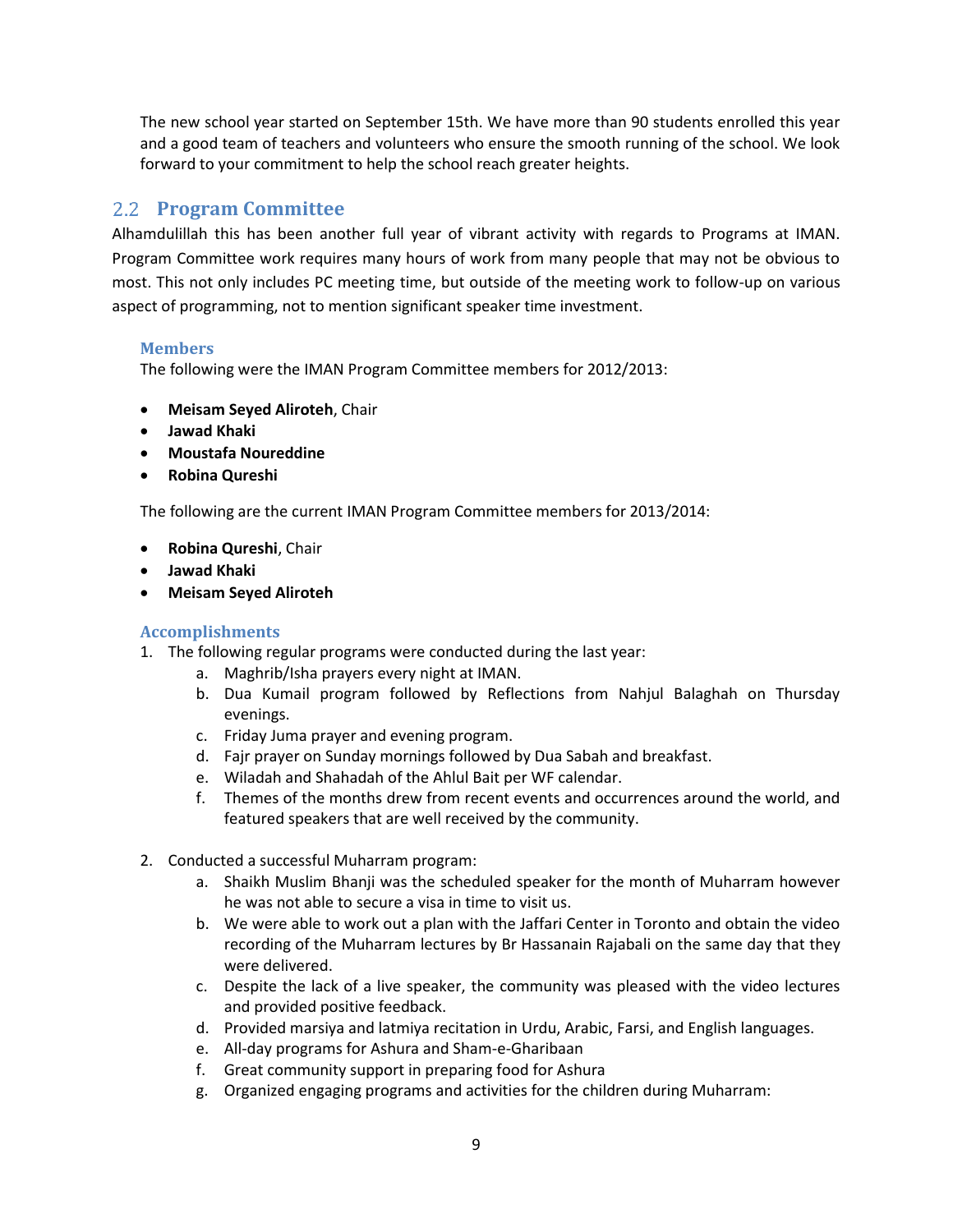- i. Organized two separate sessions for ages 4-6 and 7-14.
- ii. Provided children with lessons and teaching from the event of Karbalaa that was at their level, with small and engaging project to keep them interested.
- iii. Marsiyah and Latmiyah recitation by the kids in the main prayer hall for the adults.
- 3. Conducted a successful Ramadan program:
	- a. Dr Farrokh Sekaleshfar was our guest speakers for the entire month.
	- b. Provided a detailed calendar of events to the community one week in advance ensured smooth running of the programs and better participation.
	- c. Continued with the modified format of the programs from last year. Daily iftar was discontinued due to the late time of iftar, and instead was replaced with light refreshments.
	- d. Continued to provide full iftar on Fri/Sat/Sun nights as well as the special Qadr/Amaal nights.
	- e. All-night program on the eve of  $23<sup>rd</sup>$  included sohur and ended with Fajr prayer with great participation.
	- f. High attendance at Eid prayer and breakfast.
	- g. Variety of adult programs such as Quran recitation for men and women in Arabic and English, dua recitation, and main lecture by the visiting speaker.
	- h. Variety of youth and children programs:
		- i. Qur'an Memorization/Tafseer for children and youth, where participants memorized and recited chapters from the 30<sup>th</sup> Juz and presented to the adults near the end of Ramadhan.
		- ii. Daily Arabic Qur'an Recitation for children under 12.
		- iii. Children Sessions for ages 12 and under every Fri/Sat/Sun, as a continuation of the Friday evening children's program for the younger kids.
		- iv. Girls Youth Sessions for ages 13 to 19 every Fri/Sat/Sun focused on discussions around the topics that were presented by the visiting speaker, as well as topics pertaining to the current events and of being Muslim teenagers in America.
		- v. Youth Discussion Sessions with the visiting speaker to discuss various topics of their choice and seek answers for their questions.
- 4. Participated in and organized various outreach events with other communities:
	- a. Events hosted for school students, church groups and community at large received very positive feedback from the guests.
- 5. Arranged for live broadcasting of various events such as Muharram, Ramadhan, and interfaith programs.
- 6. Organized a new weekly children's program lead by Br Hamed Esfahani, which has been very well received, with approximately 10+ children attending every Friday.
- 7. Increased scholarly presence at IMAN via live or recorded lectures of various scholars throughout the year.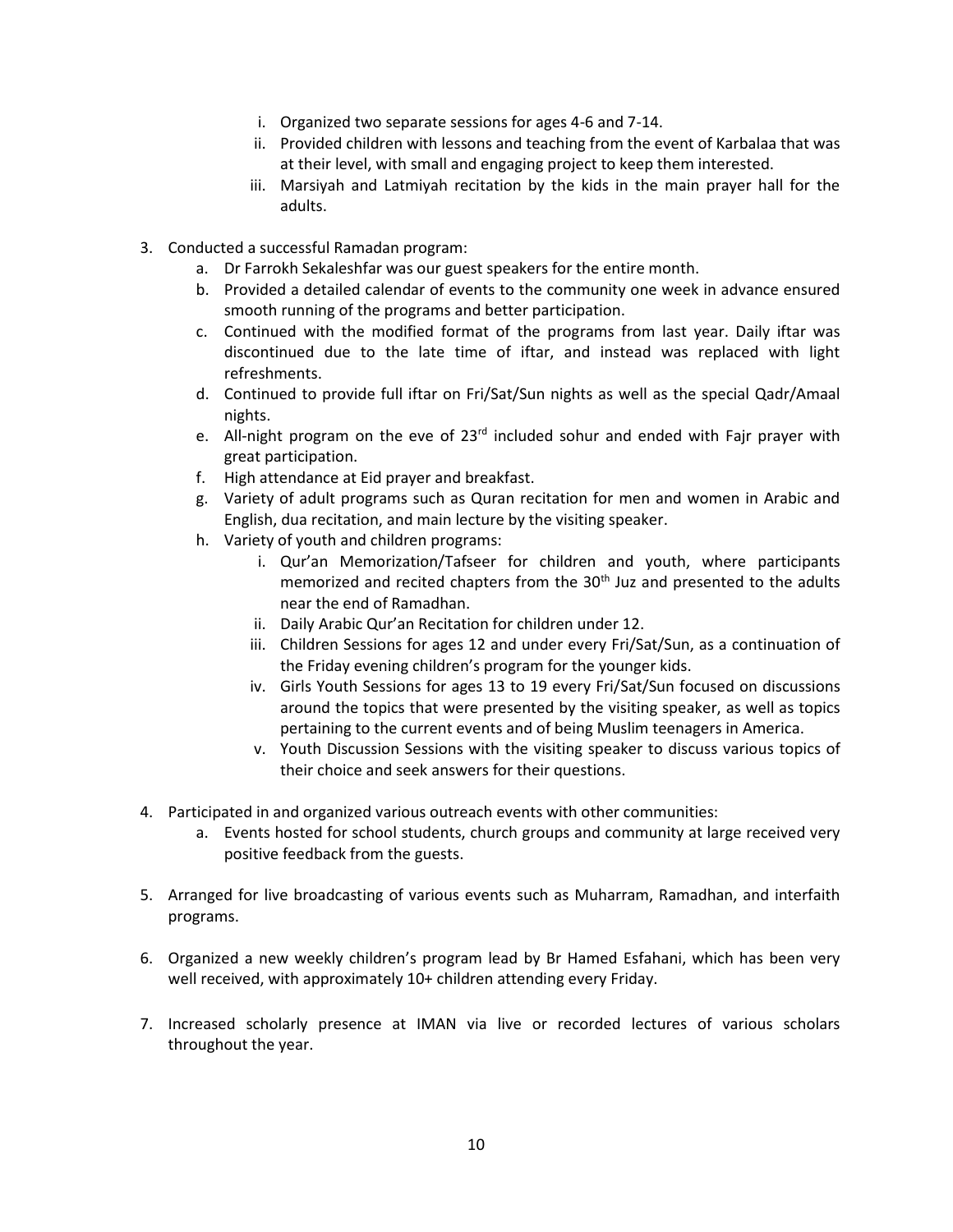- 1. Need to promote the spirit of volunteering in the community. All of the challenges listed below require participation and volunteering from the community members to in order to resolve the challenges and attain success.
- 2. Need to ensure that IMAN attendees and visitors stay respectful of the volunteers who are enforcing IMAN rules and guidelines.
- 3. Need more members in the committee, particularly more female presence.
- 4. We need to grow our speaker pool.
- 5. Need to use opportunities throughout the year to improve recitation during Muharram & Ramadan.
- 6. Need to continue finding diverse, stimulating, and motivating content for various programs.
- 7. Need to devise the means to bridge the gap that exists between IMAN daily programs and the participation of the youth of the community particularly those at IMAN School.
- 8. Need to devise programs that are specially tailored for the youth and children.
- 9. Finding and selecting reciters that meet the need of all of the community members, given that we have a diverse and multi-cultural / multi-lingual community.
- 10. Need to implement a method to ensure the safety of the children, and to discipline and prevent them from running in the hallways, hurting themselves and damaging IMAN property.

### **Opportunities**

- 1. There is a need for programs that are specially tailored for the youth and children. The amount of participation from this age group is not satisfactory and IMAN needs to provide them with programs that are interesting and well suited.
- 2. We have a mounted camera in the main hall which simplifies live broadcasting of our Muharram/Ramadhan programs. Next step is to provide live transmission of all of our daily programs. We also need a simplified solution for archiving these recordings.
- 3. There is an opportunity to reach to the broader community and we need a more comprehensive set of programs geared towards this. An example would be providing more interfaith programs and inviting people of various faiths more often.

### **Recommendations**

Note: The Program Committee cannot achieve the following recommendations without an increasing number of community members stepping forward as volunteers to work on any of these areas. The following had been recommended in the previous years, however due to lack of volunteering support from the community, many of them were not achieved. It is absolutely crucial for the community to recognize the importance of volunteering and to step up to work on these areas.

- Recruit more members for the committee, particularly more female members.
- Explore options of having remote *live* speakers in order to grow our speaker pool, and to provide more diverse content.
- Create a pool of local reciter for various Islamic occasions and events such as Ramadan and Muharram.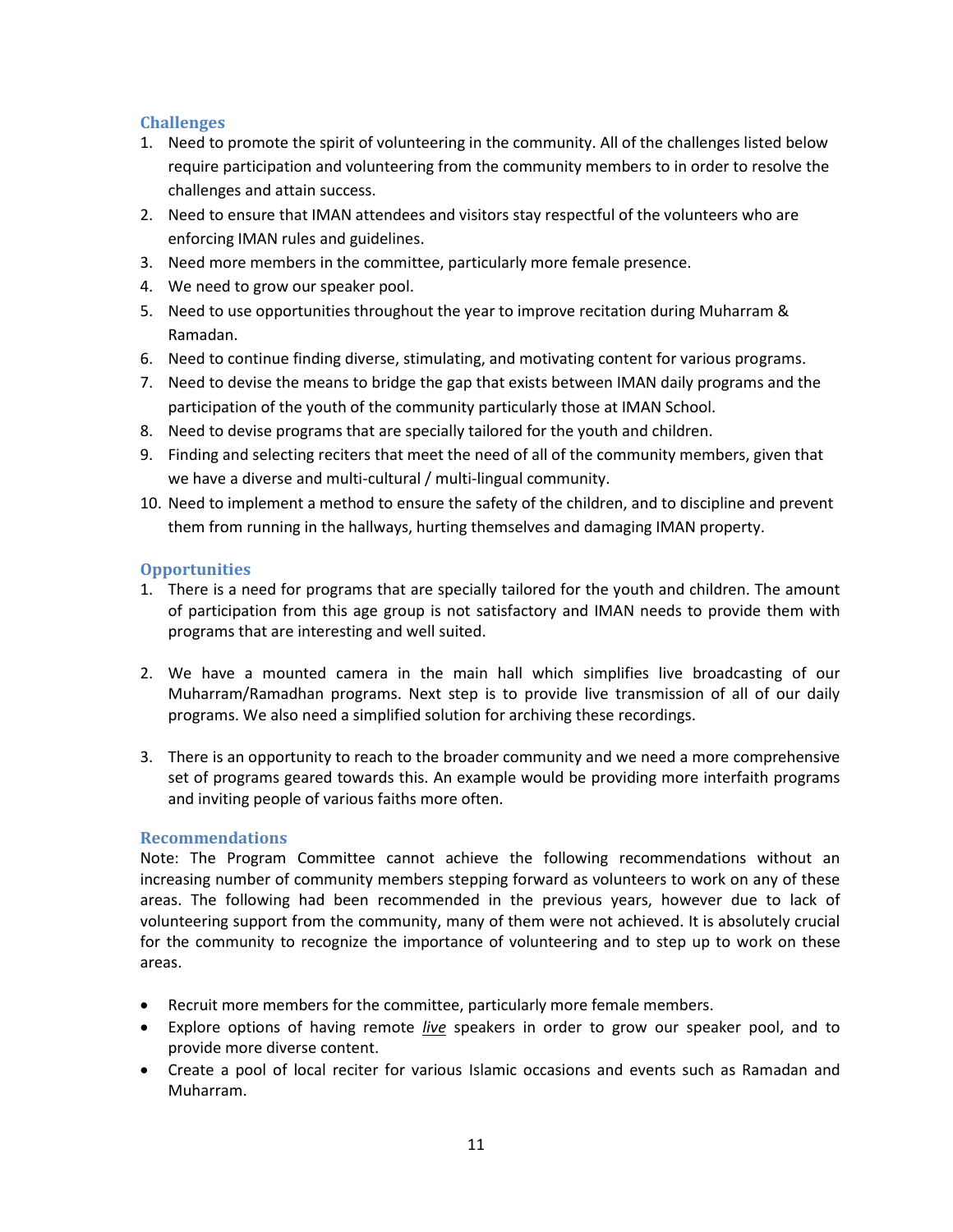- Create special programs at IMAN for children and youth. The following are a few ideas that can be explored by the Program Subcommittee as well as other subcommittees at IMAN:
	- 1. Fun events for the youth
		- After school activities (indoor and outdoor)
		- Sports & activities teams
		- Monthly birthday party for kids and the religious figures in that month
		- Nasheed group
		- Cooking classes
	- 2. Complimentary educational activities
		- Tutoring for regular school homework
		- Competitions on Hifz Quran and Recitation
		- Daily Madrasah (after school and/or before Isha prayer)
		- Book club --> emulate from the life of the Ahlul Bayt
		- College preparation & counseling (writing essays, choosing classes, SAT classes, …)
			- **EXTERCH CORROOT CONTEX COLLEGGATE:** Create opportunities for the college youth to share experiences with others
		- Youth speaker development program toastmasters program for the youth
		- 20-30 min programs per week focused on Quran (in addition to School)
		- Talk about historical events (e.g., stories about Imams, etc.)
		- Parental education events/classes
			- **Understanding the American education system**
			- Classes for the new Muslims
	- 3. Enriching existing programs to make them appealing to youth
		- Stories (Qur'anic & about religious characters) for the kids while the main lecture is in progress
			- Engage the kids by for example asking them to make a play/painting/etc. about the topics that are covered in the stories
		- Motivational guest speakers for the youth
		- Once a month, an event for parents-kids-IMAN School
	- 4. Nurture a culture of service
		- Ask the kids to do Adhan, Dua, etc.
		- Delegate responsibilities to organize to older youth
		- Assign them with task such as serving food, cleaning up, etc.11
		- Cooking at the shelter (every month send one kid from school for shelter cooking)
	- 5. IMAN Youth (teen) group
		- Run by the teens but guided by the adults
		- Organize by age groups and let the groups decide on the activities they want to do
		- Summer internships & Study/Volunteer locally/abroad programs
		- Debate teams (Discuss landmark/controversial/contemporary issues)
		- Newsletter club
		- Cross community (interfaith & intra-faith) networking & programs to foster relationship between youth
		- Mentoring & support network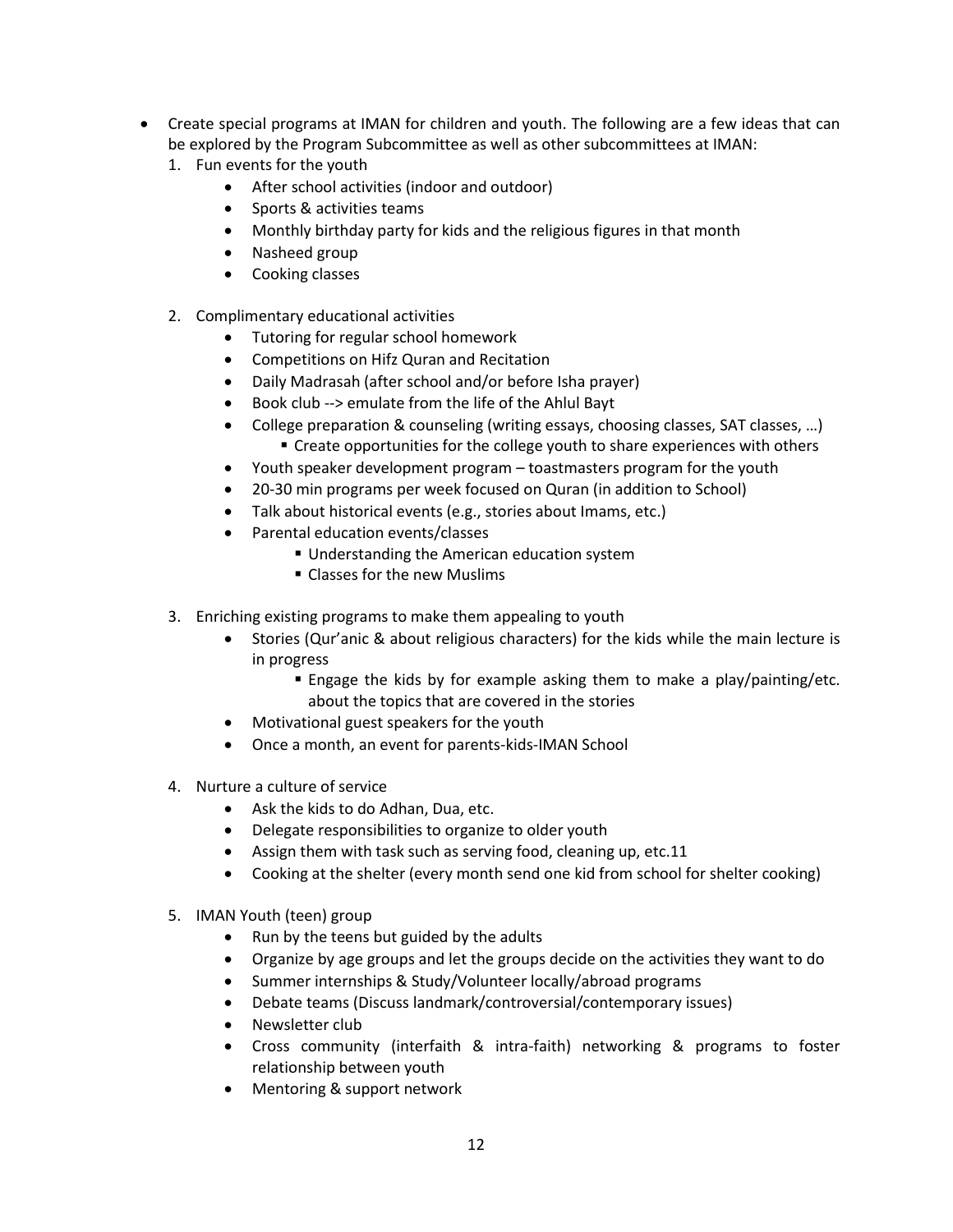In addition to the above, we realize that there is a broader need by the Shia Muslim communities around the world and in particular in North America, to keep their programs engaging and relevant to the daily lives of the attendees. This is an issue that requires involvement and planning at a grander scale than what the IMAN Program Committee can do. As such, we would like to make a request to IMAN Executive Committee bring up the following items during the annual meeting with NASIMCO and request their involvement and help:

- 1. Devising a plan and guideline to aid the Shia Muslim communities in producing program content that is engaging and relevant to daily lives and current affairs.
- 2. Devising a plan in aiding centers to have remote live sessions with speakers around the world in times of need (for example if a center is unable to secure a speaker for an event or a speaker is unable to join the community due to unforeseen circumstances).
- 3. Given the advancements in technology which has tremendously simplified global communication, devising plans for North American centers to have direct and live communication with scholars in seminaries around the world such as in Najaf and Qum.

### <span id="page-12-0"></span>**Social Services Committee**

### **Members**

- **Hamed Esfahani:** Chair, caseworker.
- **Mohammad Nikjoo:** Treasurer.
- **Sarah Rizvi:** Committee member.
- **Alireza Hannani:** Committee member, Feed the Hungry program coordinator.

### **Accomplishments**

- 1. Received and processed **36** unique applications for Social Service Aid
	- a. Many of the applicants required help and follow-up numerous times throughout the year (processed over **86** application inquiries).
	- b. **31** Applicants were approved to receive aid (based on how qualified their financial status was and whether they provided the needed information to the committee caseworkers)
		- i. Served **90+** Household members. **50+** Children
		- ii. 17 Refugee families
	- c. About 45% of the applicants were returning applicants from previous years.
	- d. Majority of applicants are families with 1 or more children.
	- e. Distributed over **\$45,000** for Social Services causes.
- 2. Caseworkers made over 25 visits to the families' homes
- 3. We have reduced emphasis on the Food bank donations in the last two years. We have encourage those who are interested to donate food to purchase small food cards instead. Most applicants prefer to receive food cards, even if they are in small amounts (\$5, \$10, \$20).
- 4. Identified local needy families (sayyid and non-sayyid) before Eid-ul-Fitr and distributed Fitra funds (Approx. \$5000).
- 5. Cooked warm meals for over 240 people at the Sacred Hearts Shelter in Seattle. A group of volunteers from IMAN participated in cooking dinners 8 times throughout the year.

### **Challenges**

• Short staffed with caseworkers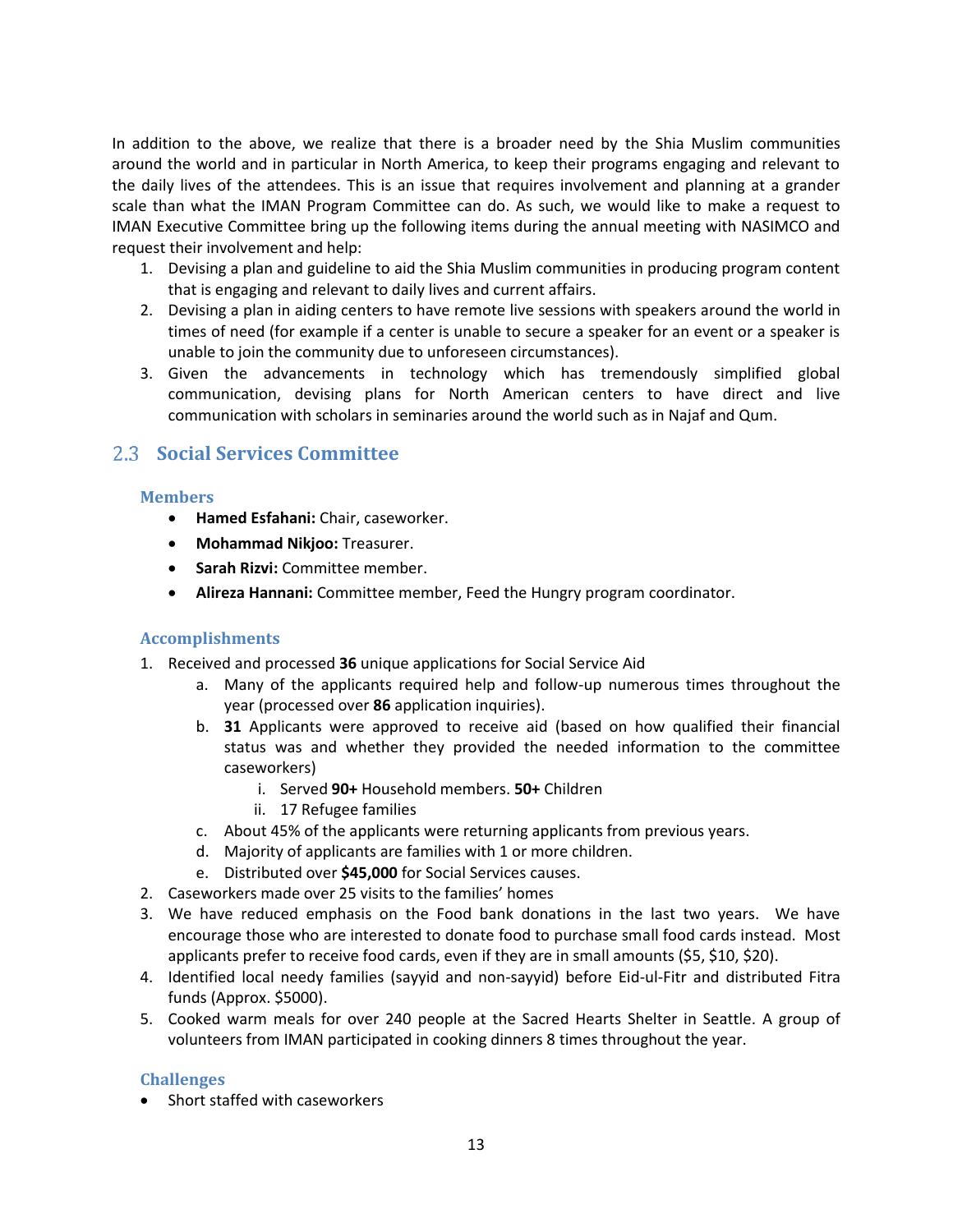- Increased number of applicants
- Increased demand for housing needs
- Increased amount of funds that each application is requesting (compared to previous years)
- Helping applicants with complicated cases that require ongoing follow-up during regular business hours

### **Opportunities**

- We had a diverse set of applicants from various backgrounds and different areas in Seattle area
- Based on the feedback we get from the applicants, IMAN Social Services is becoming more known to the larger community. Applicants were referred to IMAN by other Masjids and organizations.

### **Recommendations for next year**

- Do a better job of informing IMAN Community about Social Services activities and contributions.
- Continue building on existing connections and build new connections with the local Social Services organizations, such as shelters, food banks, tent city.
- Expand volunteer capacity in Social Services Committee (new members and more involvement from existing members).
- Forecasted budget need for next year \$40,000.

### <span id="page-13-0"></span>**Facilities Committee**

### **Members**

**Hossein Rezaee:** Chair (point of contact) **Hamed Esfahani:** Committee member (events coordinator, A/V, ongoing maintenance).

- Completed landscape re-grading on east side of the building to resolve water collection and flooding at main foundation. Worked had started at the end of last fiscal year.
- Painted first floor class rooms and several areas on the main floor halls (hired professional contractor to do the work).
- Hired a company to do regular spraying of the building perimeters to prevent spiders and ants from coming inside (a problem we have for a couple of years now).
- The HVAC system internal filters were cleaned periodically and the external fillers (on the roof) replaced.
- Arranged janitorial service visits to do professional cleaning at least once a month. Extra cleaning was arranged for Ramadhan and Muharram.
- Maintained landscape areas throughout the year, and found temporary worker during summer months to water.
- Hired, scheduled, and made payment arrangements for professional services such regular window cleaning, landscaping, water plants, and repairs.
- Provided service for ongoing maintenance issues such as fixing leaks, cleaning HVAC filters, fixing light fixtures, door adjustments, renewing alarm license with City of Kirkland, responding to alarm calls, installation of decorative display pieces and other items requested by school or other subcommittees.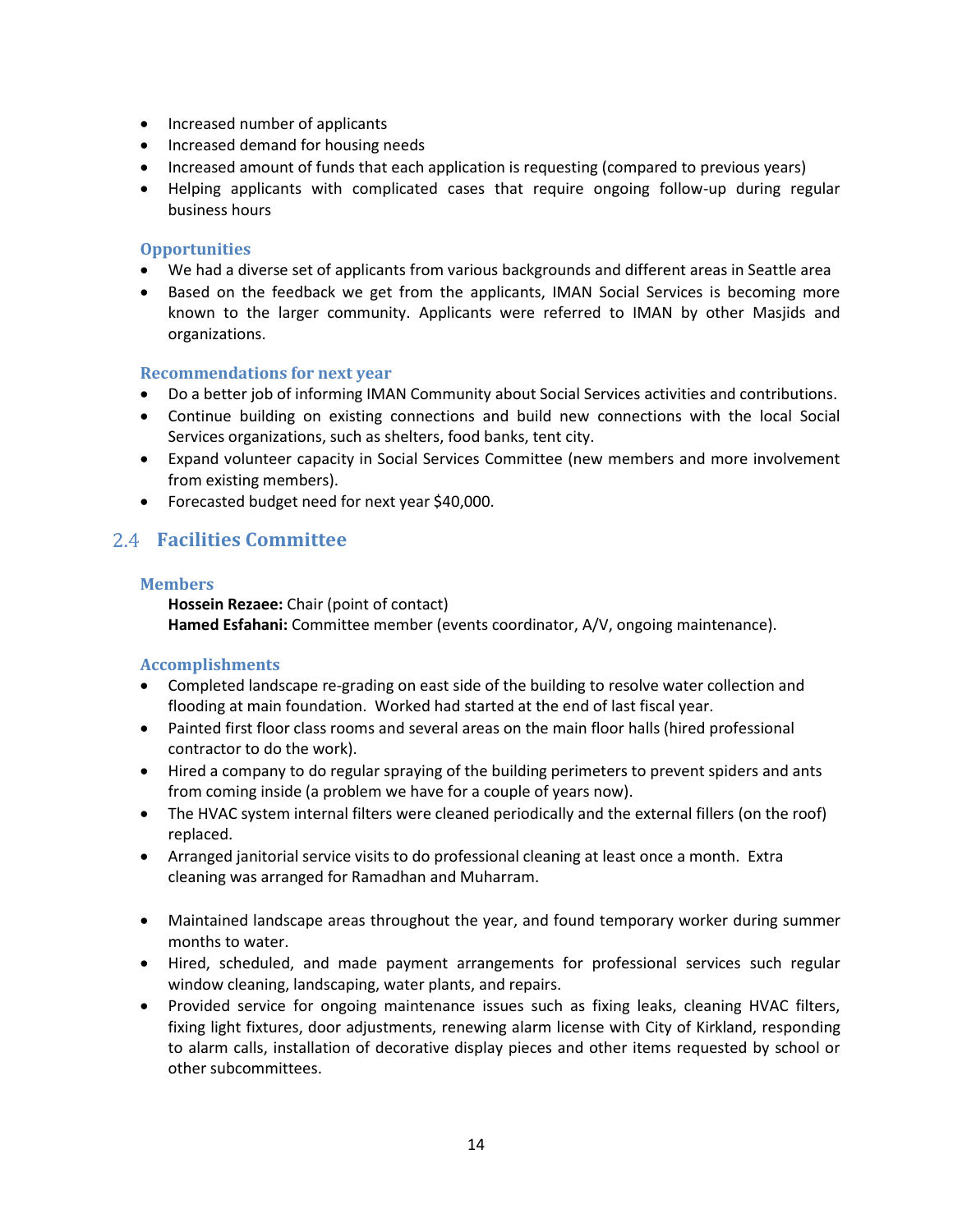- Responding to a series of requests from various sub committees to make changes to the facilities, or purchase/install new furniture or fixtures (prioritizing outstanding tasks with limited sources).
- Encouraging community members to treat IMAN facility as their own home and help with maintenance.

### **Opportunities**

- Serving the community by providing a clean, organized, safe, and uplifting environment for our community. A facility that we can all be proud of and feel at home when attending programs.
- Growing the committee and enlisting more volunteers' help.
- Starting of IMAN Cleaning day effort. Planning to continue this on regular basis as a way of enlisting community support throughout the year.

### **Recommendations for next year**

- Increasing more community involvement & awareness in keeping the facilities clean and safe.
- Investigate addition of security cameras at the entrances.
- Paint parking lot curbs (yellow) and parking slot lines (White).
- Prepare Rental Agreement (RA) form.
- Refine our annual budget estimate for ongoing maintenance cost.
- Encourage facility committee members to assume a greater responsibility on the day to day maintenance and up keeping of the building.
- Improve signage throughout the building (interior).
- Arrange for carpet cleaning for the upper level.
- HVAC external duct insulation maintenance and up keeping.
- Arrange a regular "General Cleaning Day" every three months.
- Inspection and service of fire and security alarm system.
- Several of the faucets need to be repaired or replaced.
- Ladies bathroom floor drain leaks to downstairs when there is standing water.

# <span id="page-14-0"></span>**Resource Center Committee**

### **Members**

- **Syed Ali Mansoor Naqvi:** Chair
- **Jawad Khaki:** Volunteer/Advisor
- **Faezeh Azim:** Volunteer

- Purchased some well-known titles that were missing from our collection:
	- Al-Kafi (2 volumes)
	- Al-Mizan English (all 12 available volumes)
	- Light of Holy Quran (we have 18 volumes now, just missing 19 and 20)
	- Adab-us-salat
	- Sahifa-e-Sajjadiya
- The book purchases were made through Al-Khoei in NewYork. In contact with Syed Razvi there, who should be a good resource for future procurements.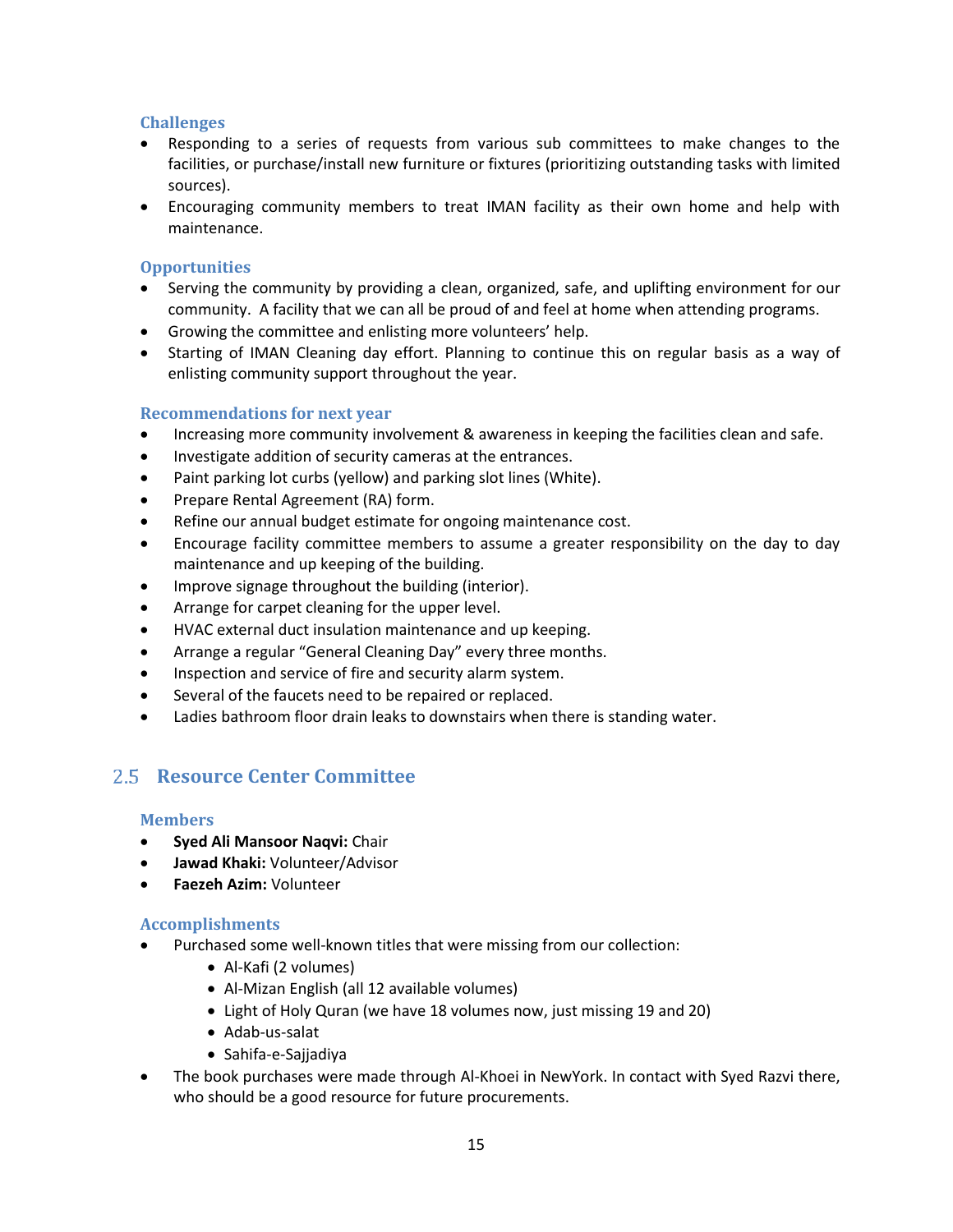- We have successfully completed our second year with a functional Research Library that is part of the school. The Library is open every Sunday during school hours. The library provides a quiet environment that is used by Students and TAs for study and research
- Created an online catalog for the IMAN library on LibraryWorld.com, which is linked to the IMAN website, and set as homepage for the browser in the library computer.
- Around 70% of the books in the library have been labeled and entered into the online catalog, with help from Sr. Faezeh. From this catalog books can be searched, put on hold, and checked out by a librarian.
- A video library page has been added to the IMAN website, to make available the video resources we have on our IMAN Vimeo catalog.

- Mashallah there are a lot of books in the library, and it is slow progress cataloging them.
- There are no other people on the resources committee, and there have been inconsistent volunteers, which makes progress slower.

### **Opportunities**

- There are a lot of people, including IMAN students, who are interested in borrowing books from the library, and it would be good to provide the ability to the community to take a lot of good Islamic reading material that we have, home to read.
- There is content from IMAN programs and Sunday School, that we can make available to the students, parents and community via the IMAN website. We should add this content to the website.
- Add Librarian as a post that can be filled by Sunday School Volunteers who can help check-out and return books.

### **Recommendations for next year**

- Finish cataloging the major sections of the library specially the Children's sections, and open the library for checking out books
- Finish cataloging all the books in the library, so maintaining and adding to the library is only incremental work.
- Purchase some new and interesting titles for the library
- Improve IMAN video library catalog with video recordings from the speakers at IMAN.
- Improve IMAN website with information and content from IMAN programs and Sunday School, e.g. slides, PDFs etc.
- The LibraryWorld.com catalog should be renewed for at least 2 more years, as we enable checking out in the library. EC can provide guidance on the criteria for patrons permitted to check out (Sunday School students and IMAN members?).

# <span id="page-15-0"></span>**Additional Activities**

### <span id="page-15-1"></span>**Together We Build**

This year we marked Together We Build's 12th anniversary year. Together We Build is an interfaith coalition of Christians, Jews, and Muslims seeking to find common ground and learning from one another as we work together to build houses for low-income families in East King County. For eleven years now, each year we have sponsored two weeks of building together with Habitat for Humanity. In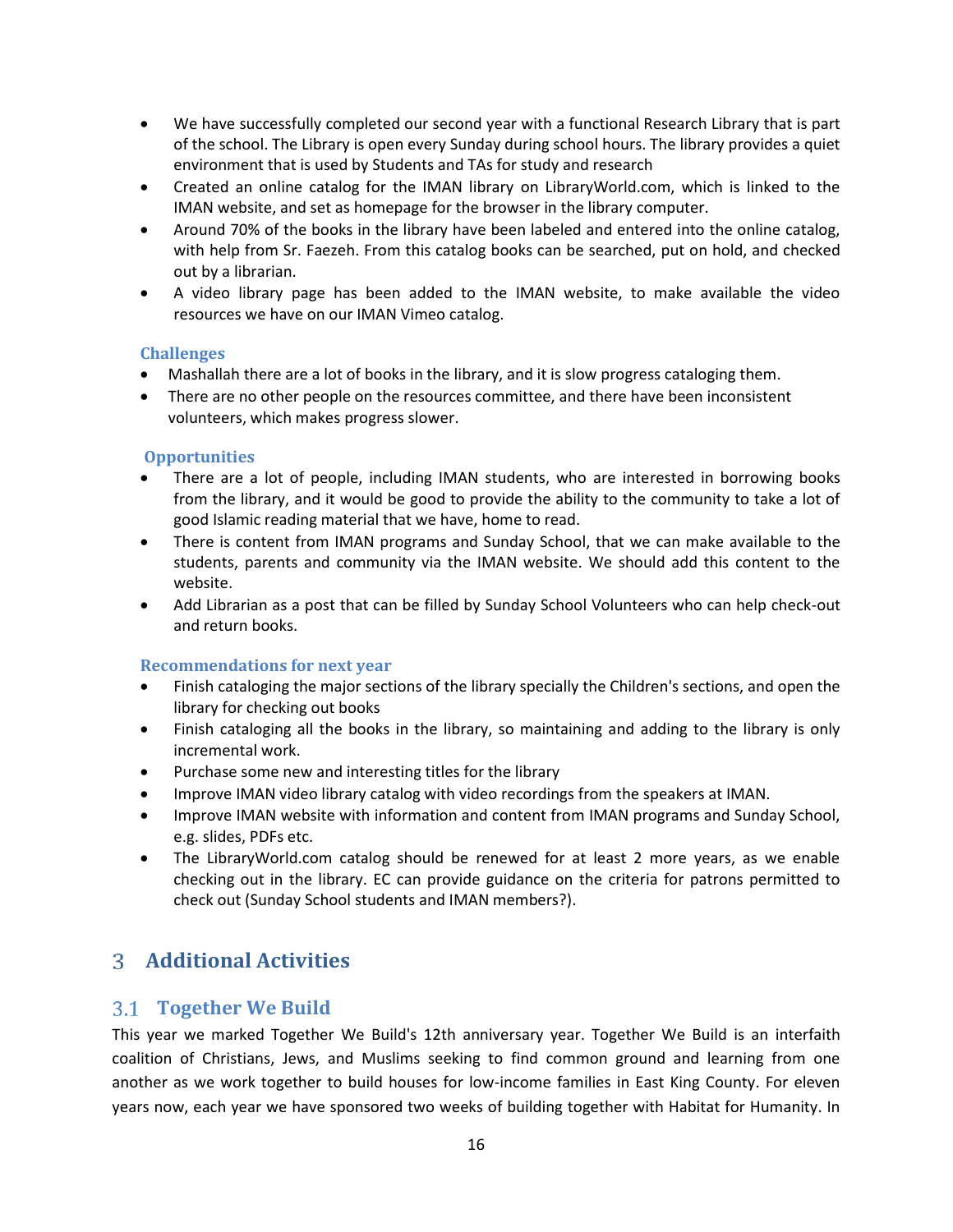conjunction an interfaith service at one of our churches, synagogues or Islamic centers has been held. Each year there has been a one-day youth program on the build site. In addition, we have raised enough money to pay for the marvelous lunch served each day at the Habitat build, and sent additional funds to Habitat for Humanity. You can find more about Together We Build o[n http://togetherwebuild.org/.](http://togetherwebuild.org/)

Success of this cross group initially was because of the continuing and enthusiastic support from the leadership of the participating Jewish, Christian and Muslim congregations. TWB was originally formed as a response to the 9/11 events, and continues to be an example of what each of our faiths truly teaches. We each have our differing beliefs, and certainly many points of both politics and religion on which we disagree. None of these, however, is a cause for violence. Together we assert that our various positions will be advanced and reconciled only through understanding, dialogue and good example. That is the message of TWB and the message we bring to the community in this year of remembrance. Each year, we have come together, both in prayer and in work, to bring this message forward. In the process we have been enriched by our association. We have also become a key component in Habitat for Humanity's efforts, working two weeks each year and collectively raising funds.

IMAN did really good with volunteer participation and coordinating efforts to ensure all critical tasks planned would continue with another successful year. Although, we are at a point where we need to evaluate our efforts in the spirit of working together with the interfaith communities with a renewed hands-on project(s) to ensure all age levels can participate with these faith communities we have worked for such a long time.

Br. Jawad Khaki attended several new home dedication ceremonies. It's notable that more Muslim families were recipient of TWB homes in 2013.

Together We Build is in need of new leadership, if we are to continue the work that has been going on for over 12 years now. Several of the volunteers who have led the TWB effort over the last several years have changes coming in their lives that suggest they should take a step back. Besides, any program that is to sustain itself needs to have some turnover to avoid burnout. That is the position we are now in.

It's very important for IMAN and the local Muslim community in general to continue to support and participate in the TWB effort.

# <span id="page-16-0"></span>**Hospitality**

### **Members**

- **Ali Sheriff:** Co-Chair.
- **Kaniz Khaki:** Co-Chair.

- Successfully supported various events at IMAN Muhurram majlis, Ramadhan programs, Eid programs, special events.
- Continued community involvement without formal volunteer enlistment.
- Hospitality tasks for events have been identified and documented for future use.
- Prepared a draft of the Terms of Reference for the committee.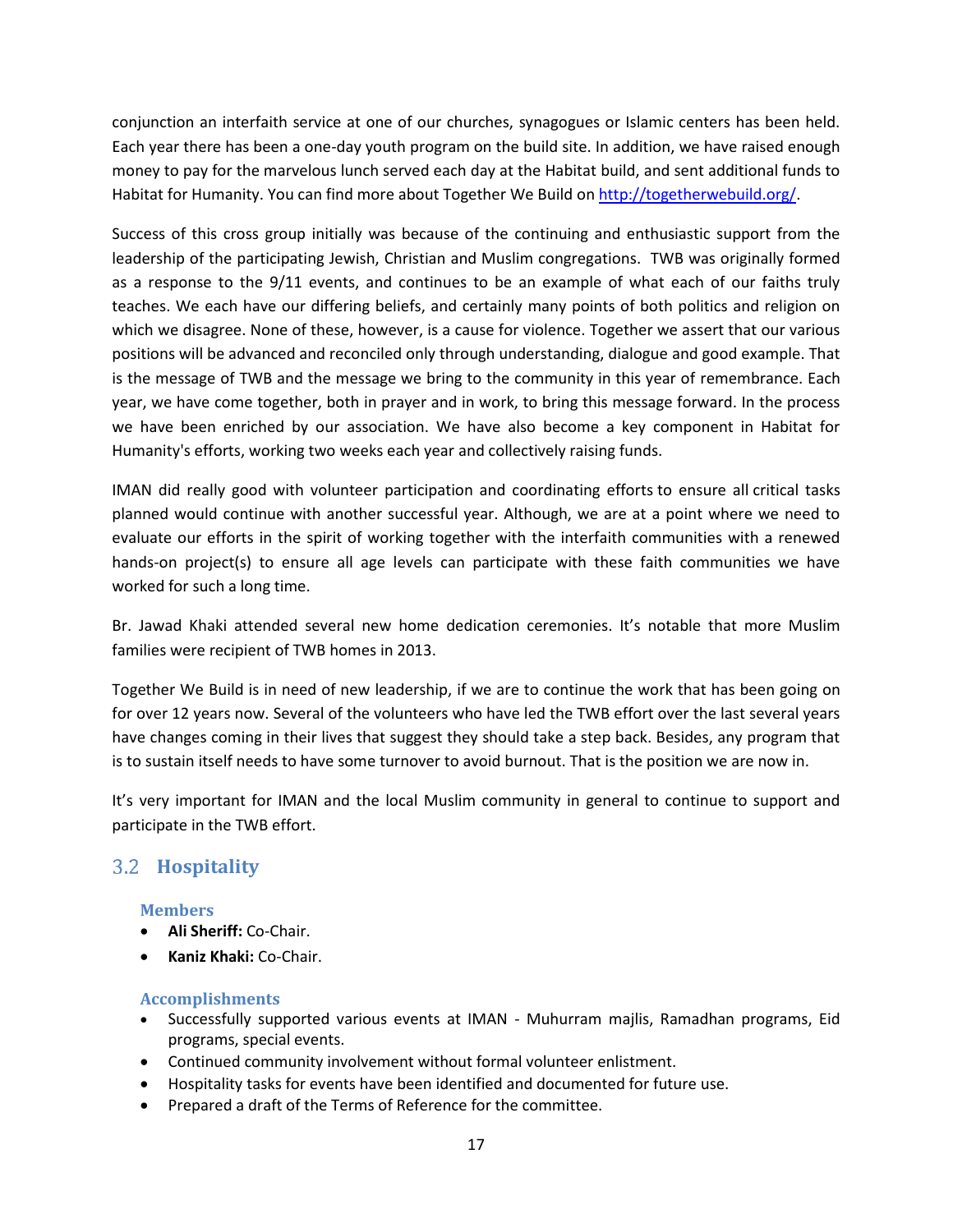Improve organization - Define Terms of Reference, define hospitality roles and responsibilities and services.

#### **Opportunities**

• See challenges above.

#### **Recommendations for next year**

- Formalize core team structure, roles and responsibilities.
- Define Terms of Reference.

### <span id="page-17-0"></span>**Farsi School**

#### **Members**

- **Hossein Rezaee –** Principal
- **Mohammad Nikjoo** EC Liaison/ Treasurer
- **Ghadeer Baghai** Parent Liaison
- **Hamed Esfahani** Administrator

### **Accomplishments**

- We had 12-15 students attending the Farsi School this year
- There were a total of 3 regular classes for ages 5 to 17.
- We had 4 volunteer teachers and 3 assistants.
- The focus of teaching has been on basic Farsi: reading, writing, and speaking.

### **Challenges**

- Forming a group of experienced volunteer teachers.
- Filling the empty teaching positions as a result of teachers leaving.
- Long term succession plan for recruiting leadership.
- The school administration was short staffed.
- Teachers' absentees.

### **Opportunities**

- Create a safe atmosphere for children in our larger community to engage with one another.
- More diverse set of families to get to know the IMAN Community and also bond with their Islamic heritage.
- IMAN Center to become a learning center for larger community.
- Serve the educational interests of the greater Seattle community.

### **Recommendations for next year**

After much deliberation within the Farsi School committee and discussions with the parents, the committee recommends that the Farsi School pilot be placed on hold for the time being due to several reasons. When this program was first established, the following factors motivated us to continue investing in it:

- Need from IMAN community members for such a service.
- A team of passionate volunteer teachers with years of experience in teaching professionally.
- Energy and enthusiasm from administrative staff to start the program in hopes of transitioning to new leadership in a few years.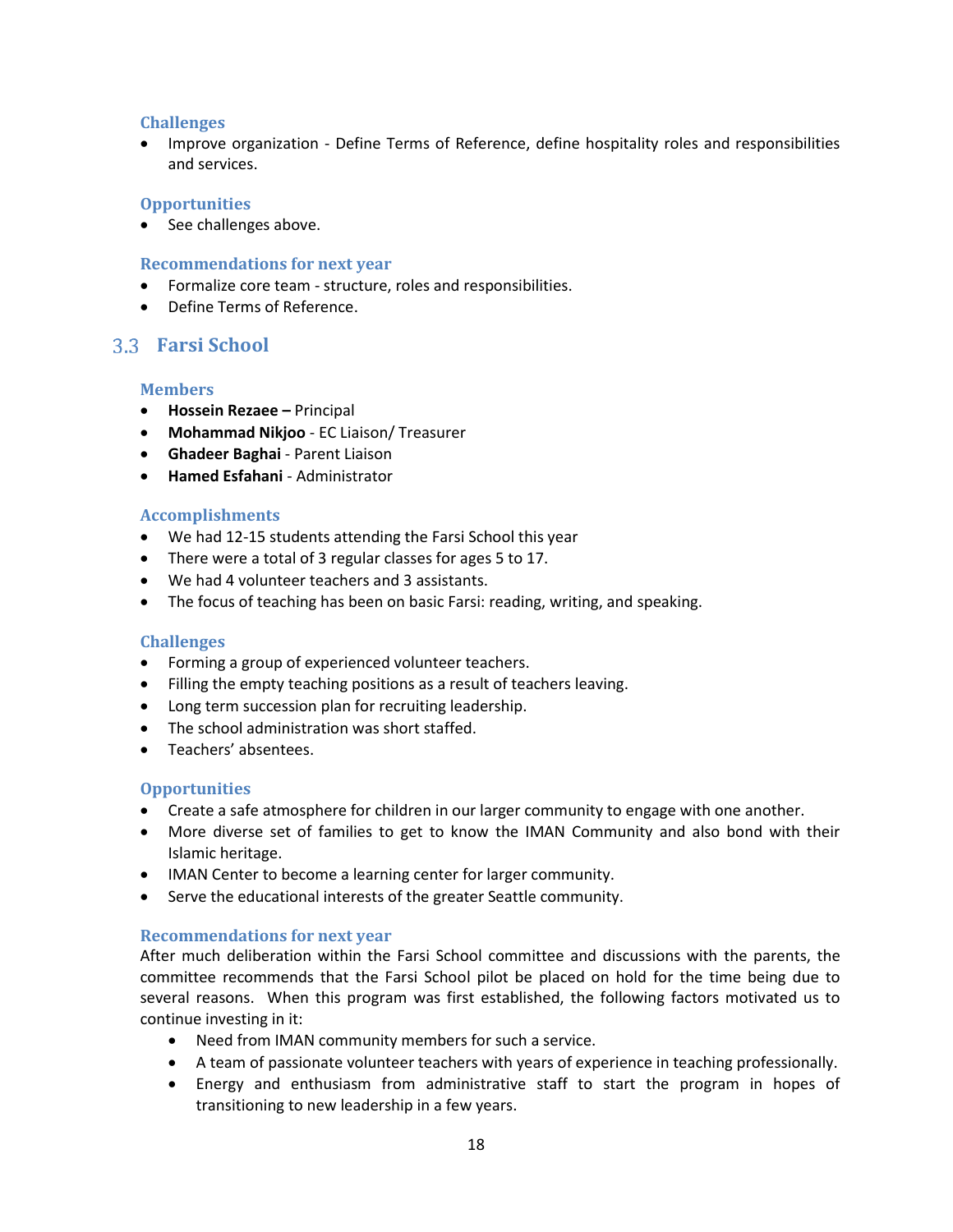Lack of availability of similar classes in Seattle area.

Many of these factors no longer hold true today. For example, in the last few years many of our volunteer teachers have left either due to relocation or other personal life commitments. We believe IMAN should provide this service only if we are able to commit a high level of quality and professionalism. Given our current level of volunteer capacity and involvement from the students and parents, we believe it is best to put this program on hold until the conditions change.

### <span id="page-18-0"></span>**Outreach Efforts**

The IMAN Community has continued to reach out to provide reliable and dependable information about Islam and Muslim to counter the concerning wave of Islamophobia. Reliable sources of information about Islam and opportunities for others to interact with practicing Muslims are desperately needed if Americans are to have a greater understanding and respect for Islam and for Muslims. We continue to build awareness as well as relationships with more organizations in the Greater Seattle area in the process.

Br. Jawad Khaki has proposed to MAPS leadership the idea of hosting joint program at MAPS and at IMAN in the month of Rabil-ul-awwal 1435 AH as part of promoting intra-faith understanding here in the Greater Seattle area. Bridge building to our Muslim brothers and sisters following other schools of thought is essential to nurturing a harmonious diverse Muslim community in the Greater Seattle area.

Given (the often) negative coverage of news and events around the Muslim world combined with unfortunate misinformation about Islam and fear of Muslims, IMAN interfaith and intra-faith outreach are important areas to expand IMANs activities. In our continued efforts, we would like to maintain engaging with other faith organizations in the future with hands-on experiences especially for our youth and seniors. There are few options being considered but we need volunteers support from the community to move forward. We have options to help build Care Packages for the homeless, Ladies Day and Evening Circles, Pea-Patch or a farm Gleaning and Park Trail Maintenance are just few ideas that need more of your support.

### **Accomplishments**

#### **Islam 101 Presentations and Discussions with various groups hosted at IMAN:**

- IMAN maintains an open door policy to all its programs and activities. Numerous students from local schools and colleges have visited and participated in IMAN programs throughout the year.
- IMAN hosted  $4^{th}$  graders from Bertschi School in Capitol Hill on January  $9^{th}$  2013. The visit to IMAN was part of the 4<sup>th</sup> graders' yearlong study of World Religions. Notes of appreciation from the  $4<sup>th</sup>$  graders can be found at: [http://sdrv.ms/1gjkHAP.](http://sdrv.ms/1gjkHAP)
- Sixth grade students from Forrest Ridge School of Sacred Heart visited IMAN on Friday March 8, 2012 to observe the Friday prayer and learn more about Islam and Muslims. Notes of appreciation from the sixth grade students can be found at: [http://sdrv.ms/16WbL10.](http://sdrv.ms/16WbL10)

### **Talks on Islam and/or Muslim Perspective given off-site**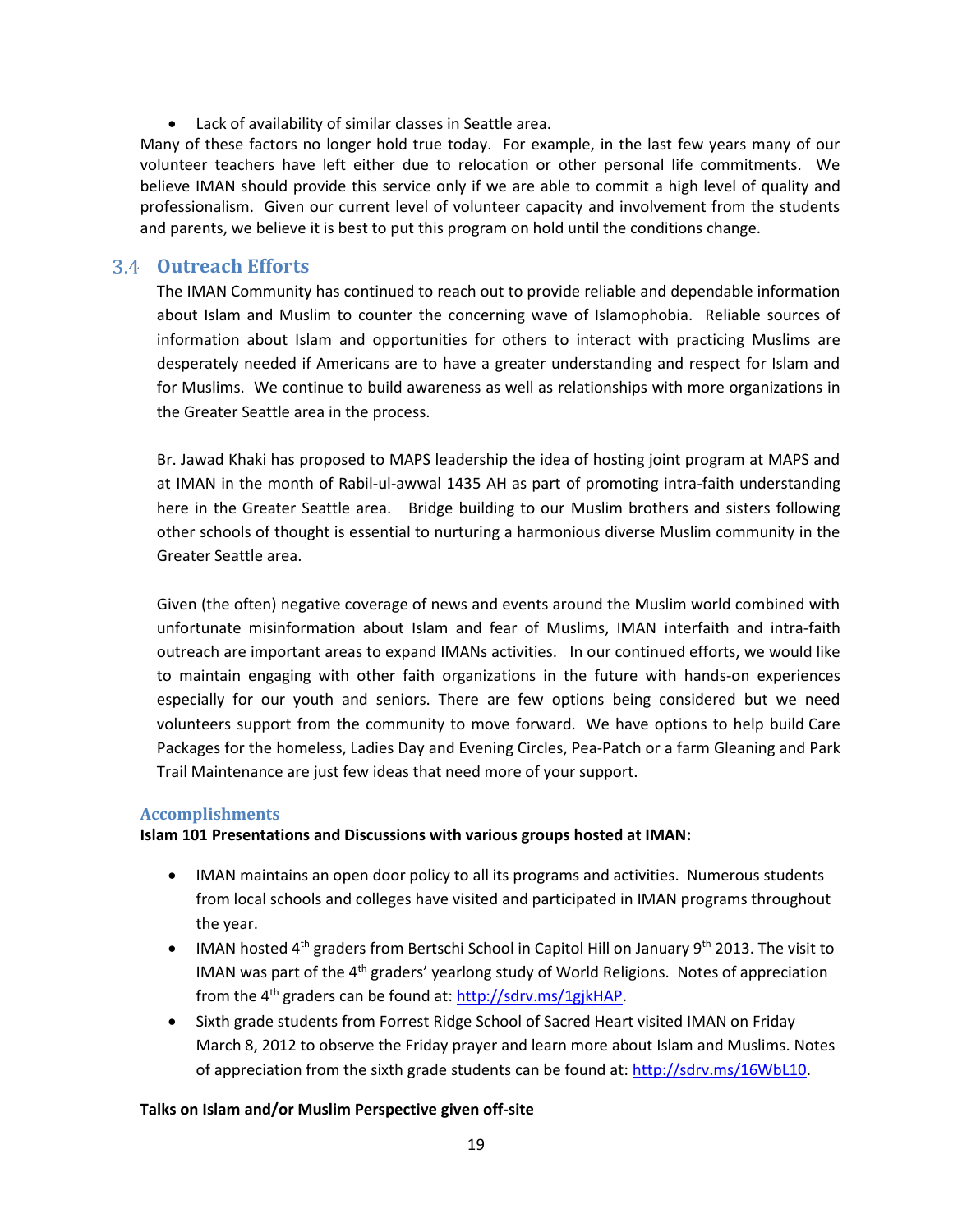- Br. Jawad Khaki visited Forrest Ridge School of Sacred Heart on March 6, 2013 and presented to the sixth grade a short history of Islam and the modern day practice of Islam around the world.
- On October 28, 2013, Br. Jawad Khaki was invited by Pastor Andrew Larson to interact with about 80 seniors in a Question and Answer session about Islam and Muslims at Covenant Shores retirement center in Mercer Island.

### **Members of the IMAN Community participated in several programs listed below:**

- On March 10, 2013 IMAN members participated in the Interfaith Dinner Dialogue Potluck at Northlake Unitarian Universalist Church where Br. Jawad Khaki was the Muslim panelist on a panel representing various faith traditions represented in F.I.R.E (Fostering Interfaith Relationships on the Eastside).
- IMAN coordinated an event on April 28, 2013 with the All Pilgrims Church and both communities participated enthusiastically. IMAN members were hosted by All Pilgrims church for a dinner event and watched a video "Trust Me, Shalom, Salaam, Peace" of youth camp comprising of Christian, Jewish and Muslim children ages 10-14. After watching the video, both community members participated in discussions over dinner about how both communities can work on a hands-on project.
- On May 30, 2013, IMAN joined other east side congregations to participate in a community meeting with King County Councilwoman Jane Hague organized by Sound Alliance at Northlake Unitarian Church to present arguments and to seek Ms. Hague's support for an immigration related "Trust" ordinance. The ordinance is intended to rebuild trust between local law enforcement and the community. Many county residents are subject to racial profiling and the threat of deportation to the point that they are afraid to report domestic violence or any witnessed crime, according to Sound Alliance. Coverage for this event can be found at the links: [http://www.kirklandreporter.com/news/209541711.html,](http://www.kirklandreporter.com/news/209541711.html) [http://iafnw.org/soundalliance/whatsnew/sound-alliance-asks-king-county-council-vice](http://iafnw.org/soundalliance/whatsnew/sound-alliance-asks-king-county-council-vice-chair-to-support-local-immigration-ordinance)[chair-to-support-local-immigration-ordinance](http://iafnw.org/soundalliance/whatsnew/sound-alliance-asks-king-county-council-vice-chair-to-support-local-immigration-ordinance)
- Sister Linda Haydock, Executive Director of Intercommunity Peace and Justice Center the attended the Ramadan Iftar on July 19, 2013 to raise awareness on Human Trafficking, efforts underway to address the issue and how we all can participate in improving the situation.
- Ladies from the Aldersgate Methodist Church invited couple of IMAN women to join in a casual discussion over tea at one of their member's home discuss faith and to better understand each other as women. We would like to return the favor and invite the ladies of Aldergate. A sister from the IMAN community is working to make this opportunity happen sometime in the near future, Insha'Allah.
- $\bullet$  12<sup>th</sup> Annual Together We Build Interfaith Service was held on September 28<sup>th</sup>, 2013 at the IMAN Center. Thanks to the efforts of Br. Basil Al Haddad, Br. Yasin Al Haddad and Br. Ali Al Sadi we had a better youth attendance this year. Br. Ali Al Sadi did a wonderful job as the designated IMAN speaker.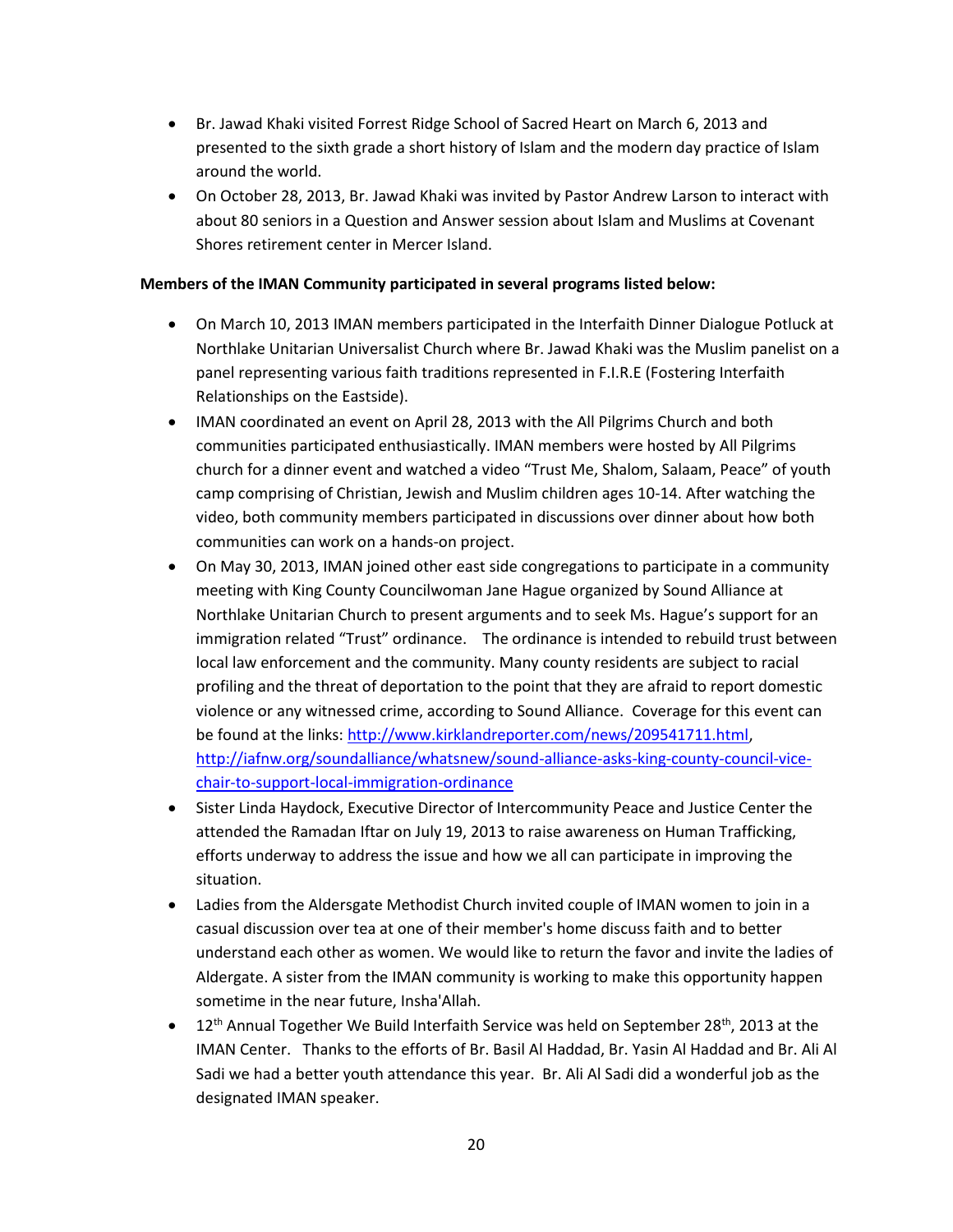### **Community networking**

Br. Jawad continues to represent IMAN in the following forums:

- Together We Build Congregational Leaders
- Coordination with F.I.R.E (as his schedule permits)
- Inter-religious Coalition to Abolish Human Trafficking through the Lens of Compassion (as his schedule permits)

### **Challenges**

Over commitment of the IMAN members inclined toward outreach to many other activities in the running of IMAN.

### **Opportunities**

Muslims to become more active and visible in the larger community.

### **Recommendations**

- When qualified people with a strong commitment and time available can be identified, classes related to specific Islamic beliefs and practices should be offered on a regular basis.
- There need to be well thought out, well supplied and easily accessible resources available for visitors, those interested in learning about Islam or Muslims, and for new converts.
- Stimulating discussion among IMAN members interested in these areas is recommended as a means for clarifying outreach interests, level of commitment, and resources needed. Recruitment of IMAN members to be involved in outreach efforts must be done in the context of their existing commitments. Individuals interested in reaching out tend to be the same members who are already heavily involved in multiple IMAN activities.
- There is a continuing need for improved coordination between Muslim Communities as part of Greater Seattle Council of Muslim Communities.

# <span id="page-20-0"></span>**Philosophy Study Circle**

### **Members**

**• Hamed Esfahani – Facilitator** 

### **Accomplishments**

- The Philosophy Study Circle met regularly on Wednesday evenings, with 5 to 9 participants.
- After completing several books on Islamic Philosophy in the last few years, the PSC group decided at the end of last year to transition into study of Al-Mizan Tafsir (exegesis) of the Holy Qur'an by Allameh Seyyed Tabatabai. We use the English translation as a primary source of our reading and we refer to the Arabic and Farsi texts when further inquiry is needed.

### **Challenges**

 Our key challenge is to approach the philosophical material in a way that the participants can engage with and digest. Much of the material is challenging and mentally intense, and so we have a constant pedagogical problem.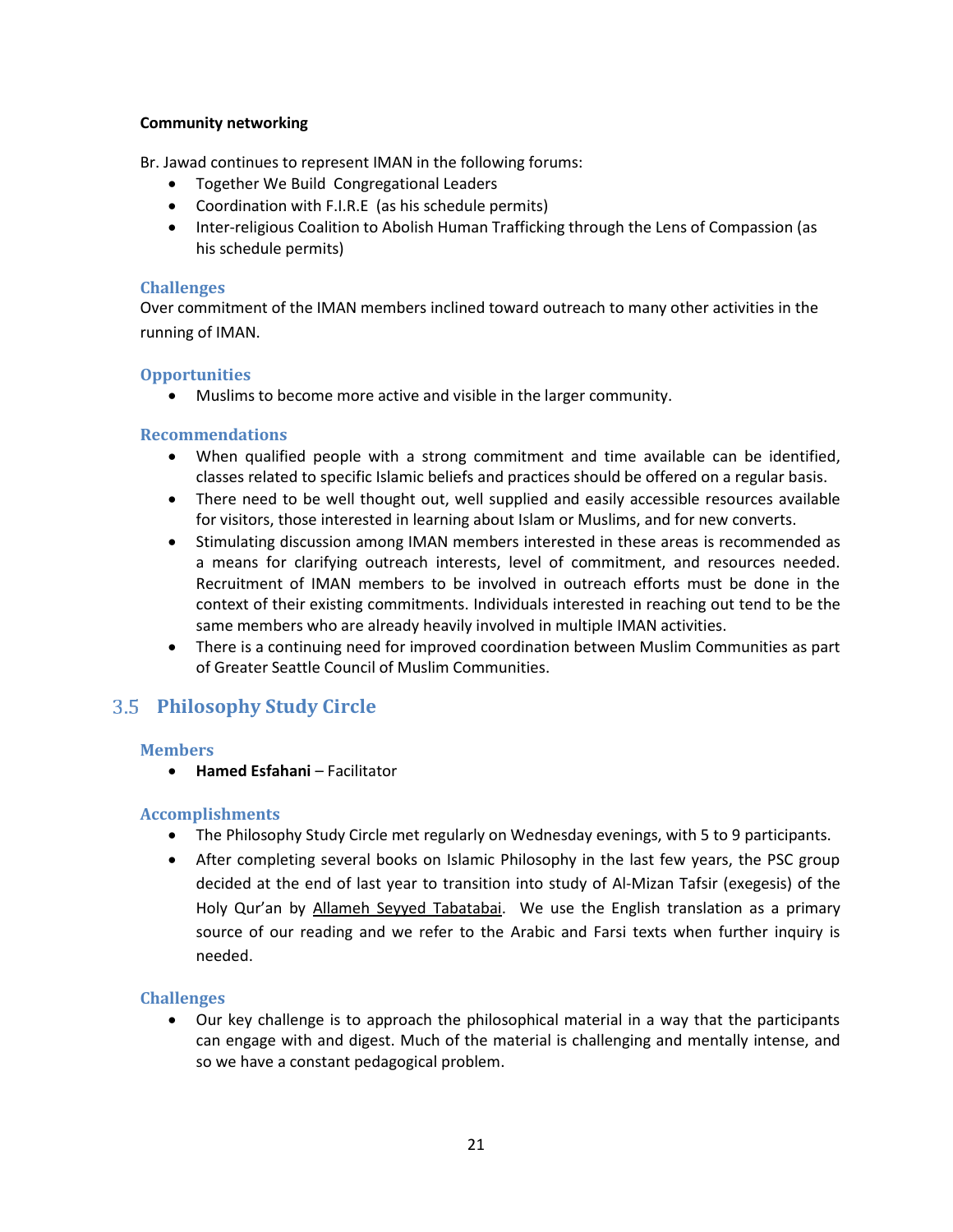### **Opportunities**

- The key opportunity that we identified was to improve our knowledge of Islam and the Holy Qur'an through the study of Al Mizan by Allameh Tabatabai, one of the foremost philosophers of Islamic Philosophy.
- Insha'Allah our study of Islamic philosophy during course of last few years will serve us as a tool to better understand and navigate through Al Mizan.

### **Recommendations**

 Continue building awareness about the program within IMAN and provide a forum for continuing studies of Islamic philosophy open to the community.

### <span id="page-21-0"></span>**SAT Preparation Classes**

### **Members**

**Mustafa Jafry** – Teacher, Facilitator, Organizer

### **Accomplishments**

- Br. Mustafa was able to make a curriculum based on giving students in the 9th-11th grade a comprehensive review of the complete SAT exam in a 3 month period.
- Held classes consistently on Friday evenings with regular participation by interested students.
- Collected feedback from students about the program to make improvements in future sessions.

### **Challenges**

 A big challenge has been having enough resources for all the students. Many of the students would only come 2 weeks of the month due to previous commitments and as such Br. Mustafa was not able to present them with all the details and they missed important review aspects for the SAT. Additionally, most of the preparatory material is in textbook form and due to copyrights, we are unable to take photocopies of them books for the students. As such, the course material was limited so it would only be based around one book to reduce the financial burden on parents to ask them to buy 2-3 books for the course.

### **Opportunities**

 A goal for the rest of the year is to start creating online material for the SAT course for students who are not available on some days or for students who would like to review themselves. This material could be recorded lectures or practice problems created by me.

### **Recommendations**

 The overall vision and goal of this course is to help young students in our community be prepared for the SAT College Entrance Exam. As college admissions become increasingly competitive, it is important that we provide the youth in our community skills sets preparing them for their future education and careers.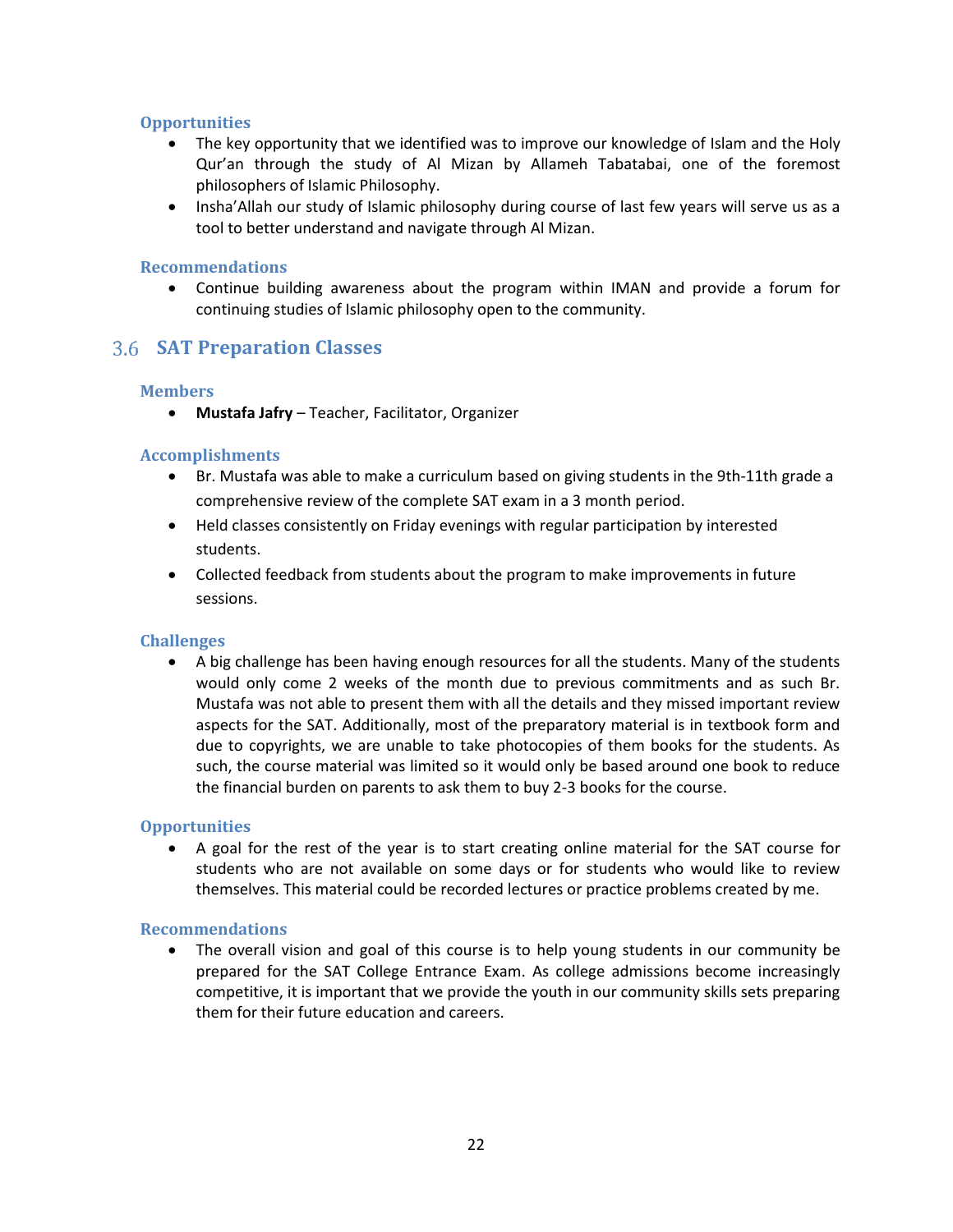### <span id="page-22-0"></span>**Graduate School Scholarship Fund**

IMAN provides a host of community services to anyone who is in need, and now it includes educational scholarships for Graduate Students. Creation of this scholarship was an effort that started in 2011 and became more widely advertised in 2012. The Dr. and Mrs. Amir-Hossein Naini Graduate School Scholarship Fund is a graduate scholarship fund that will award up to \$5000 to a qualified Muslim student attending an accredited institution of higher learning in the United States. Applications for scholarship awards from this fund will only be open to those who are U.S. citizens, have permanent legal resident status in the United States or have a valid student visa to attend graduate school in the United States. This scholarship fund exists to assist students seeking a graduate degree in the United States who have shown the potential for great vision, leadership and professionalism in serving Muslim and non-Muslim communities. We ask and encourage you to share this information with those Muslim students who have professional and personal ambition to be a source of inspiration to all, including the Muslim community. For more information, please see: [http://www.iman-wa.org/scholarships.](http://www.iman-wa.org/scholarships)

Dr. and Mrs. Amir-Hossein Naini, in whose name this scholarship has been established, are Iranian immigrants who came to the United States to pursue an advance medical education in the 1950s a time when there was little community support available for such individuals. Having chosen to practice medicine and reside in the state of Washington for over 50 years, they raised three children, all of whom achieved doctorate level degrees.

This was the first year we started receiving applications and awarded one female applicant who is pursuing a graduate degree at University of Washington. The \$5000 award was paid towards UW tuition directly.

### <span id="page-22-1"></span>**Summer Youth Camp**

During last year's Annual General Meeting at IMAN, the idea of organizing a summer youth camp was discussed. Br. Mehboob (Ali) Khaki volunteered to follow up on this idea and explore it further. Br. Mehboob formed a team of volunteers to lead this effort and the team decided to establish the summer camp (named Camp Ashab) as an organizationally independent group and encourage participation from different Islamic organizations in the area. IMAN has been supportive of this initiative by providing facilities access, insurance coverage, forum to build awareness, and commitment to financial backing. Br. Sameer Tejani, Principle of IMAN Sunday School, is the liaison IMAN and CampAshab.

Br. Mehboob has provided the following report for this year's camp.

Camp As'hab is organized by a group of parents independently who want to bring a rich and engaging experience to our youth ages 8 – 14 in the Seattle area. Our camp is open to youth of all races, backgrounds, abilities and income levels. We are aiming to provide high-quality programs for youth to impact their lives positively and to give them an appreciation of the wonderful opportunities life has to offer.

Our dream is to support our children in increasing their spirituality; networking and building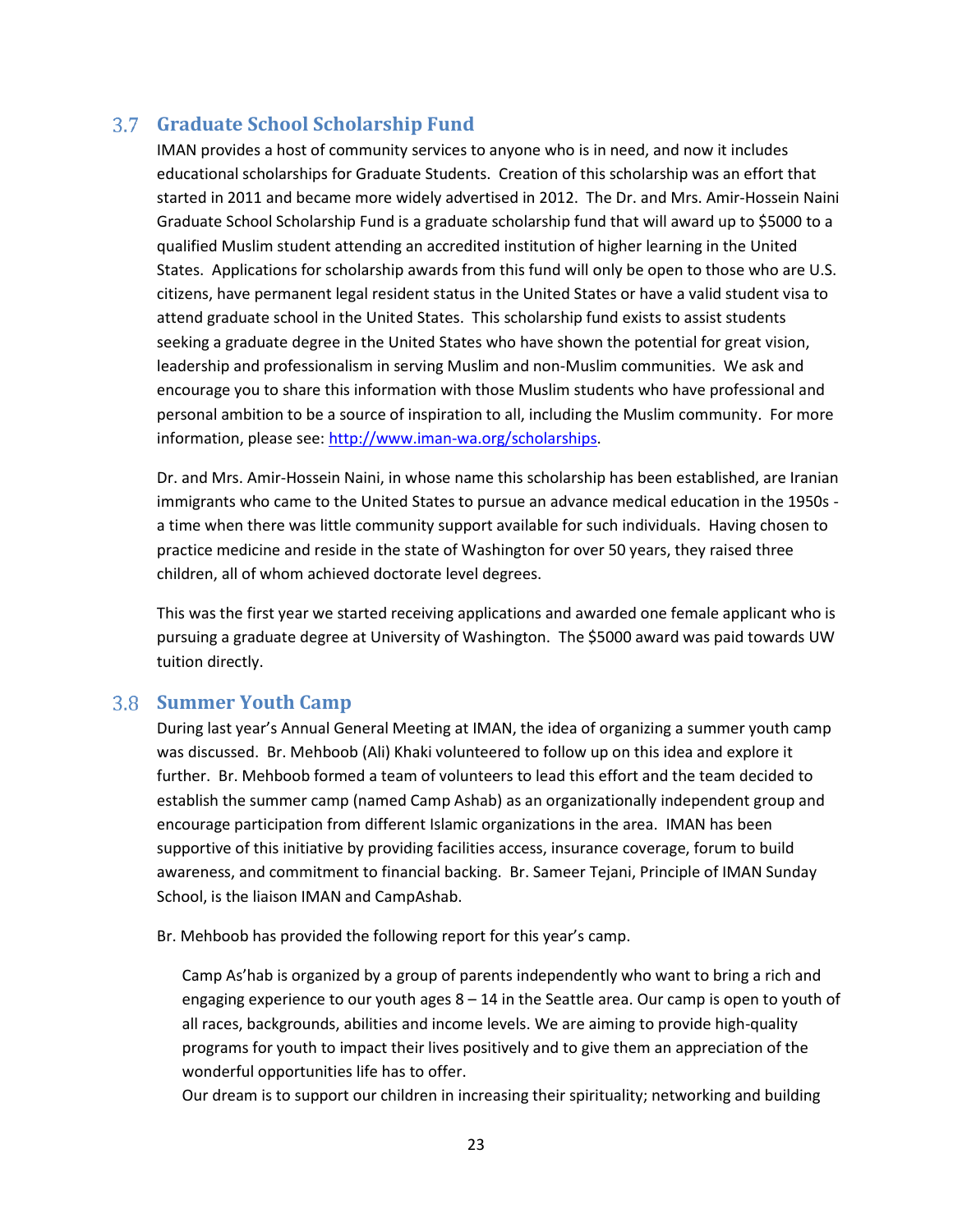strong community relationships with like-minded families; influencing positive choices, and engaging in service learning. We want to maintain healthy traditions and nurture inclusive relationships that bring us closer to Allah (swt).

The objectives are to:

- Provide a positive peer group for local Muslim youth
- Cultivate a rich understanding of our Muslim American identity and heritage
- Practice being of service to others (within and outside the Muslim community)
- Develop leadership traits based on Islamic values and principles
- Inspire enthusiasm to gain and apply Islamic knowledge in our daily life

The Camp enrichment activity was held in the last week of August! With 24 campers, 4 youth counselors and several adult volunteers, the camp was a productive, enjoyable and fun experience for all.

The first three days (Mon-Wed) were jam-packed with a variety of activities, including archery, kayaking, CPR training, trail restoration as well as inspiring talks given at IMAN and Zainab Islamic Centers. Thursday began with the campers volunteering at a local food-bank, before heading to Camp Long, Seattle, for a 2-night stay. The time at Camp Long included a range of outdoor team sports, scavenger hunt and the challenge course during the day, and evenings around the campfire eating roasted marshmallows, whilst performing skits and enjoying some healthy team competition during a game of Jeopardy organized by the youth counselors. Each day concluded with a short talk on a topic relevant to the youth, and a discussion on implementing Islamic values into their daily lives.

During the course of the camp, it was wonderful to see the participants forming social bonds and co-operating on a number of levels, from setting up the prayer mats together to assisting one another during kayaking. We were lucky enough to welcome 3 guests from Vancouver, and were delighted to see them fully integrate into the camp experience. Our camp participants also demonstrated resilience and determination throughout the camp. For many, Camp Ashab was their first experience of this kind, particularly with respect to the residential portion of the camp, and they transitioned very well. For others, some of the activities were new, and they proceeded with great enthusiasm. For almost all, the days were busy and tiring, yet we were thrilled to see (mostly!) happy faces each evening, and eagerness the following day.

Camp Ashab was established as a way to enable young people to better understand themselves, their community and their environment through a variety of activities and interactions. The campers benefitted from self-reflection through the daily talks, gained skills that prepared them to respond to emergencies through CPR Training, carried out amazing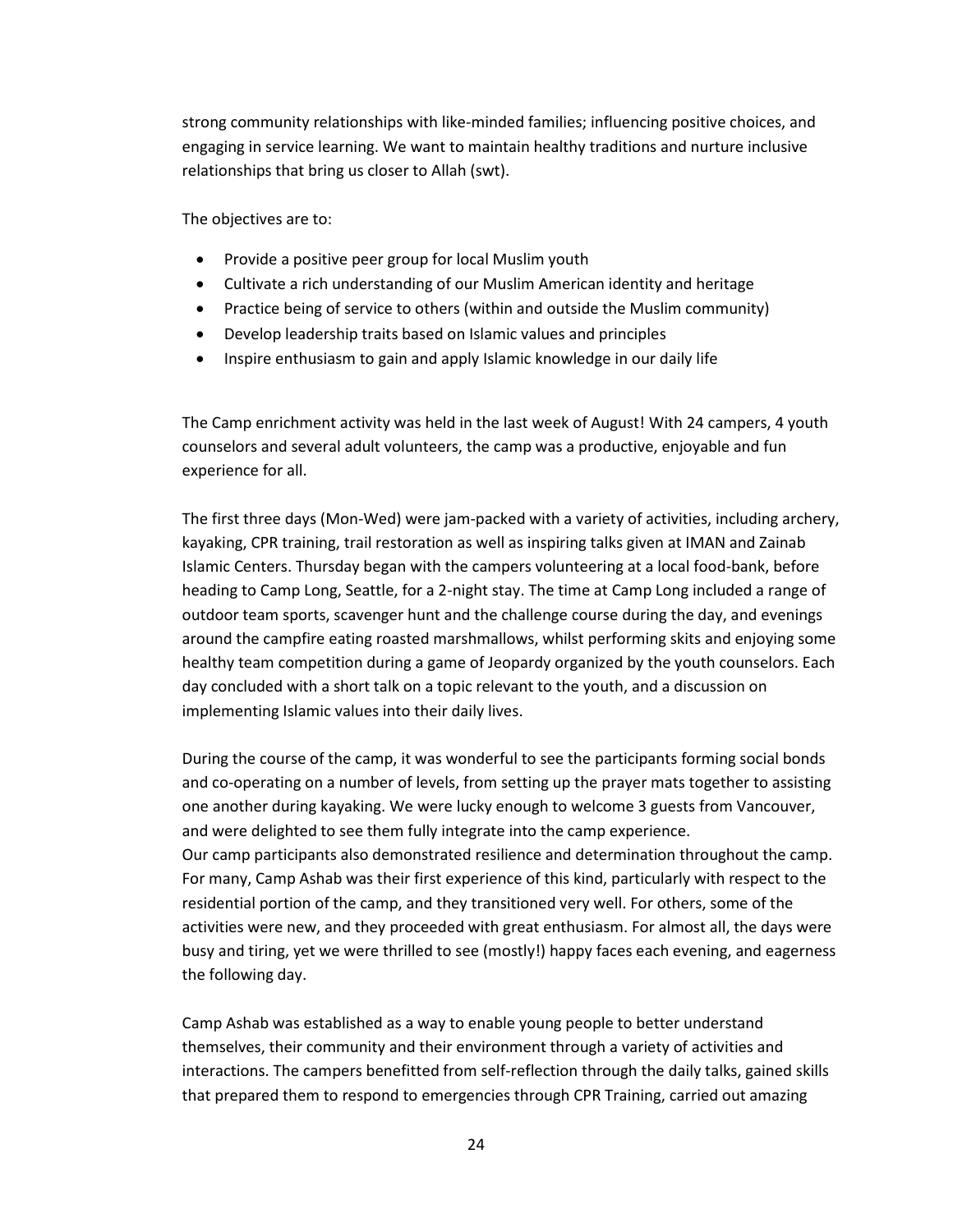community work at Northwest Harvest (packaging almost 1800 meals), and showed respect for the environment through trail restoration at St Edwards Park.

Overall, we feel confident in asserting that Camp Ashab 2013 was a tremendous success! We are very thankful to all the volunteers, organizations, parents and of course, our participants, for making the project a reality. Inshallah, we hope that we can build on the foundation set by this year's camp to meet the needs of our youth in the future.

### <span id="page-24-0"></span>**Executive Committee Recommendations for 2012/2013**

Our recommendations for the coming year are presented below.

### <span id="page-24-1"></span>**Children and Youth**

Keeping with the foundational focus of our organization, the top priority for IMAN has to be in the development of our children and our youth. A few steps were taken in the past year, and a lot more can be done to engage with our children and youth. Integration with school and outdoor community activities are some of the ideas that are being planned this year. In addition, all subcommittees need to explore how they can engage more with the children and youth. Community members also need to be recruited to help plan and lead activities that involve our children. When designing programs throughout the year, including the weekly Friday evening program, we need to keep the children and youth in mind as top priority. In addition to ensuring that we have enriching programs for adults, in the upcoming year we need to have activities and programs tailored for children (age group 5 to 14 years).

### <span id="page-24-2"></span>**Volunteer capacity**

A non-profit community organization like IMAN thrives because of its volunteers. There is no shortage of novel and exciting ideas that can be worked on. We need to reach out to more people and encourage them to volunteer their time and ideas to help plan and organize activities (current and proposed). We are also open to ideas on how we can inculcate the value of volunteerism in our children and have them more involved in helping at IMAN. We look forward to a strong volunteer base at IMAN as part of a thoughtful spiritually vibrant, caring sharing community.

### <span id="page-24-3"></span>**Increased Scholarly Presence**

As mentioned in last year's AGM report on the topic of *Resident Scholar* (section 1.6), significant time and energy has been dedicated to further explore the idea of having a resident scholar at IMAN. Many options were evaluated and valuable insights were gained from those discussions. It has become clear that realizing the goal of having a resident scholar requires a great deal of upfront financial and volunteer capacity. Furthermore, we are stretched thin with regards to both of these aspects. Based on the insights we gained from the discussions in 2012, we believe it is possible to make progress towards this goal with the capacity that we do have. We decided that we can start with more manageable steps such as augmenting our existing programming with more regular and frequent visits by scholars. This way, we can take incremental steps towards our ultimate goal of having a continuous scholarly presence at IMAN. With guidance from the Board, the EC increased to the programming budget last year in order